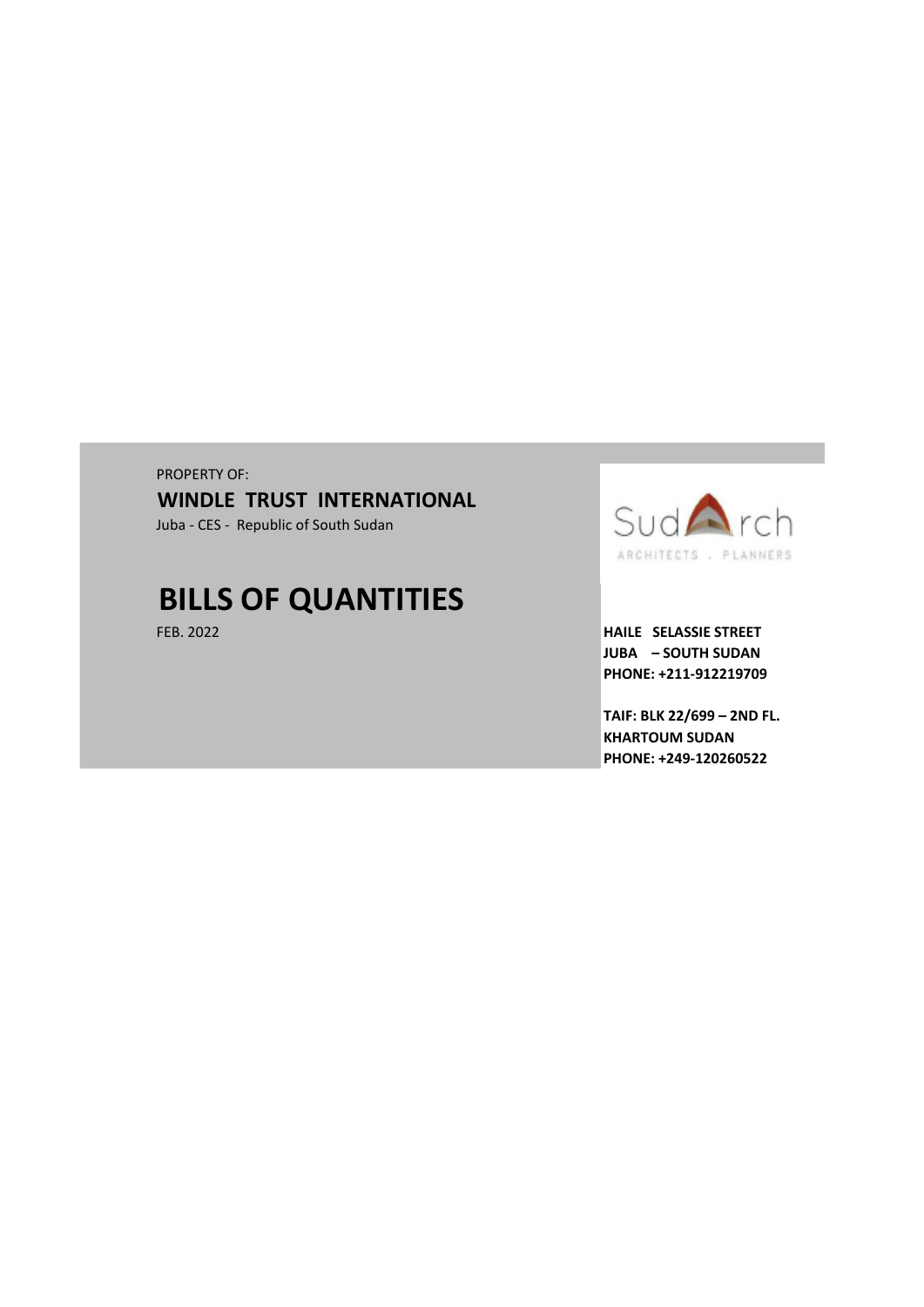| <b>Item</b> | <b>Description</b>                                                     | Unit           | <b>Qty</b> | Rate(USD) | Amount(USD) |
|-------------|------------------------------------------------------------------------|----------------|------------|-----------|-------------|
| 1           | <b>Excavations &amp; Earth work</b>                                    |                |            |           |             |
| 1.1         | site clearance $\&$ planning:                                          |                |            |           |             |
| 1.1.1       | Site clearance                                                         | <b>JOB</b>     |            |           |             |
| 1.1.2       | Site planning:                                                         | <b>JOB</b>     |            |           |             |
|             | <b>Total carried to collection</b>                                     |                |            |           |             |
| 1.2         | <b>Excavations &amp; Earth work</b>                                    |                |            |           |             |
|             | Excavation for footings and sub-structure complete for the building as |                |            |           |             |
|             | per drawings and Engineer instructions. Include the removal of         |                |            |           |             |
|             | excavated materials to a location approved by local authorities the    |                |            |           |             |
|             | following excavations are measured net and are to include any          |                |            |           |             |
|             | necessary planking, strutting, disposal and filling of soil.           |                |            |           |             |
| 1.2.1       | Excavate for column pits of different sizes 3.00 m deep (or as         | M <sup>3</sup> | 187        |           |             |
|             | specified on site)                                                     |                |            |           |             |
|             | Backfill and compact in layers not exceeding 20 cm thickness for       | M <sup>3</sup> | 157        |           |             |
| 1.2.2       | foundation using selected material below raft foundation               |                |            |           |             |
| 1.2.3       | Cart & Remove away excavated soil                                      | M <sup>3</sup> | 30         |           |             |
|             | <b>Total carried to collection</b>                                     |                |            |           |             |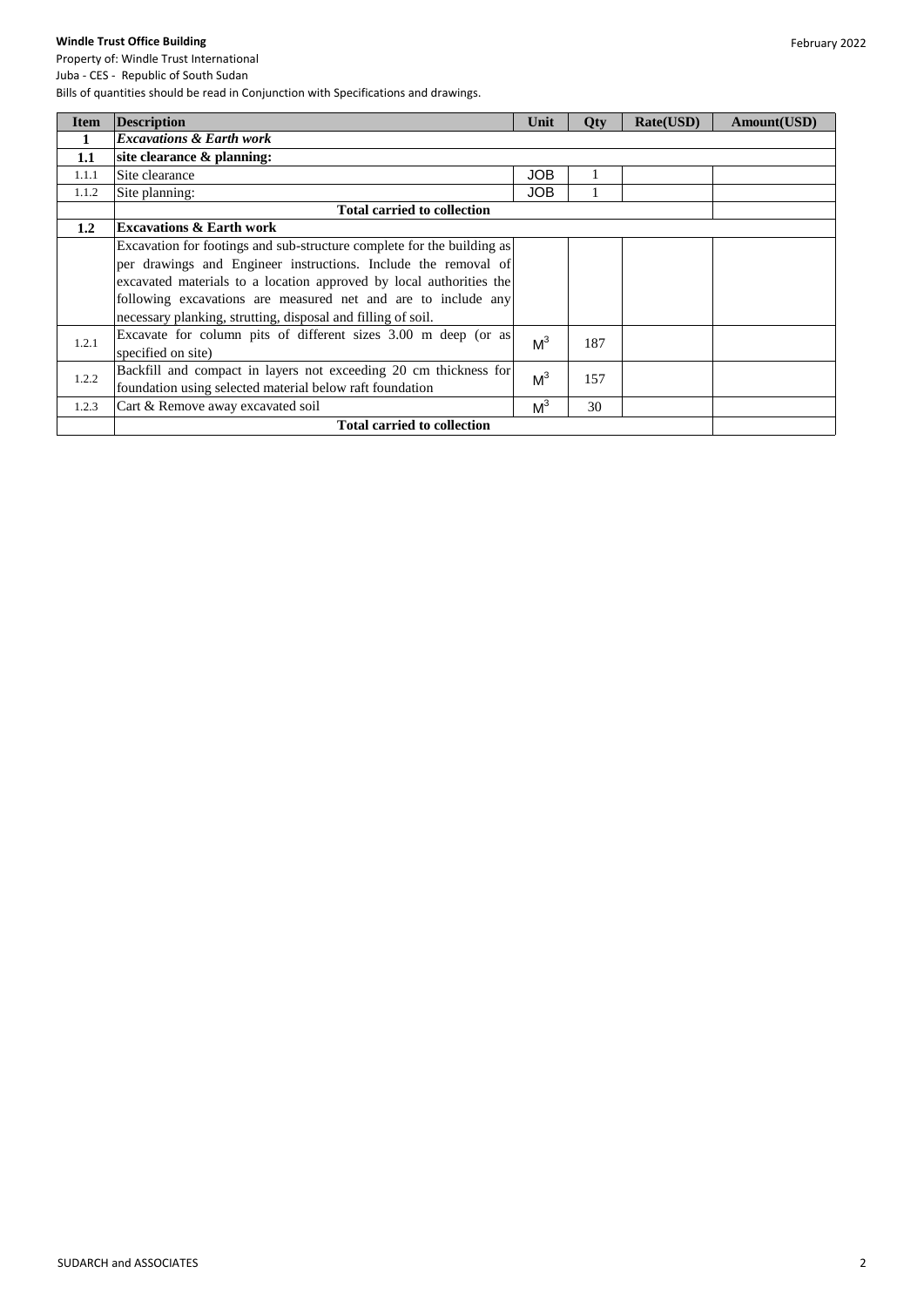Property of: Windle Trust International Juba - CES - Republic of South Sudan

| <b>Item</b> | <b>Description</b>                  | Amount(USD) |
|-------------|-------------------------------------|-------------|
|             | <b>Collection</b>                   |             |
|             | <b>Excavation &amp; Earth Works</b> |             |
| 1.1         | Site clearance & Planning           |             |
| 1.2         | <b>Excavation &amp; Earth Works</b> |             |
|             | <b>Total carried to Summary</b>     |             |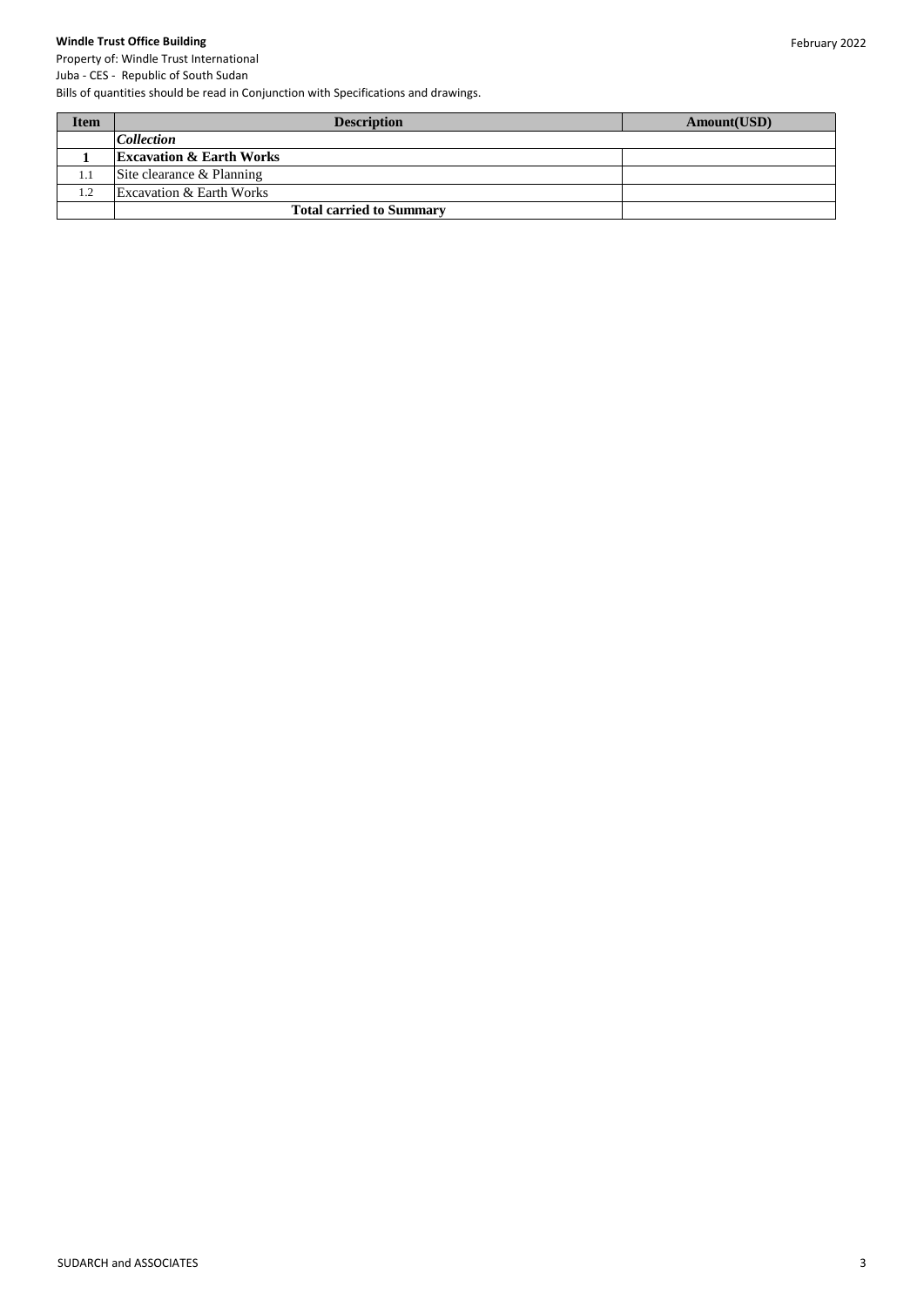**Property of: Windle Trust International Juba - CES - Republic of South Sudan**

| <b>Item</b>    | <b>Description</b>                                                        | Unit           | Qty          | Rate(USD) | Amount(USD) |
|----------------|---------------------------------------------------------------------------|----------------|--------------|-----------|-------------|
| $\overline{2}$ | <b>Concrete Works</b>                                                     |                |              |           |             |
| 2.1            | <b>Foundation &amp; substructure</b>                                      |                |              |           |             |
| 2.1.1          | <b>Plain Concrete</b>                                                     |                |              |           |             |
|                | Provide & Mix and cast in position plain concrete Grade 15 for the        |                |              |           |             |
|                | following:                                                                |                |              |           |             |
| 2.1.1.1        | 100 mm thickness under isolated column bases                              | M <sup>2</sup> | 58           |           |             |
|                | <b>Total carried to collection</b>                                        |                |              |           |             |
| 2.1.2          | <b>Reinforced Concrete</b>                                                |                |              |           |             |
|                | Provide all materials Mix and cast in position (as per drawing)           |                |              |           |             |
|                | reinforced concrete minimum strenght 30kg/cm3 using OPC cement            |                |              |           |             |
|                | including reinforcement and work for the following :                      |                |              |           |             |
| 2.1.2.1        | Reinforced Concrete Footings                                              | M <sup>3</sup> | 27           |           |             |
| 2.1.2.2        | Reinforced Concrete Short columns                                         | ML             | 21           |           |             |
| 2.1.2.3        | Reinforced Concrete Slab 10 cm (Nominal Reinforcement)                    | M <sup>2</sup> | 211          |           |             |
| 2.1.2.4        | Reinforced Concrete grade beam                                            | <b>ML</b>      | 187          |           |             |
|                | <b>Total carried to collection</b>                                        |                |              |           |             |
| 2.2            | <b>Super Structure</b>                                                    |                |              |           |             |
|                | Reinforced Concrete Mix and lay in position or Ready Mix Concrete         |                |              |           |             |
|                | from an approved provider as per specification; reinforced concrete;      |                |              |           |             |
|                | grade 25; vibrated;include for Reinforcement, a high tensile steel        |                |              |           |             |
|                | bars; grade 460 $n/mm^2$ ; to conform with the relative British Standard  |                |              |           |             |
|                | Specifications; also include for construction and construction joints, in |                |              |           |             |
|                | super-structure as shown in the drawings                                  |                |              |           |             |
| 2.2.1          | <b>Ground Floor</b>                                                       |                |              |           |             |
| 2.2.1.1        | Reinforced Concrete columns                                               | <b>ML</b>      | 57           |           |             |
| 2.2.1.2        | Reinforced Concrete Cover Slab                                            | M <sup>2</sup> | 234          |           |             |
| 2.2.1.3        | Reinforced Concrete Beams                                                 | ML             | 52           |           |             |
| 2.2.1.4        | Reinforced Concrete Staircase as per drawings                             | <b>JOB</b>     | $\mathbf{1}$ |           |             |
| 2.2.1.5        | Reinforced Concrete lintels                                               | <b>ML</b>      | 26           |           |             |
|                | Provide & lay conduit pipes, electrical boxes and fix all electrical      |                |              |           |             |
| 2.2.1.6        | points according to the electricity layout plan, Allow conduit pipes      | M <sup>2</sup> | 234          |           |             |
|                | for main distribution board and all necessary pipes before casting        |                |              |           |             |
|                | concrete for beams and slab                                               |                |              |           |             |
|                | <b>Total carried to collection</b>                                        |                |              |           |             |
| 2.2.2          | <b>First Floor</b>                                                        |                |              |           |             |
| 2.2.2.1        | Reinforced Concrete columns                                               | ML             | 57           |           |             |
| 2.2.2.2        | Reinforced Concrete Cover Slab                                            | M <sup>2</sup> | 97           |           |             |
| 2.2.2.3        | <b>Reinforced Concrete Beams</b>                                          | <b>ML</b>      | 54           |           |             |
| 2.2.2.4        | Reinforced Concrete Staircase as per drawings                             | JOB            | 1            |           |             |
| 2.2.2.5        | Reinforced Concrete lintels                                               | ML             | 39           |           |             |
|                | Provide & lay conduit pipes, electrical boxes and fix all electrical      |                |              |           |             |
| 2.2.2.6        | points according to the electricity layout plan, Allow conduit pipes      | M <sup>2</sup> | 97           |           |             |
|                | for main distribution board and all necessary pipes before casting        |                |              |           |             |
|                | concrete for beams and slab                                               |                |              |           |             |
|                | <b>Total carried to collection</b>                                        |                |              |           |             |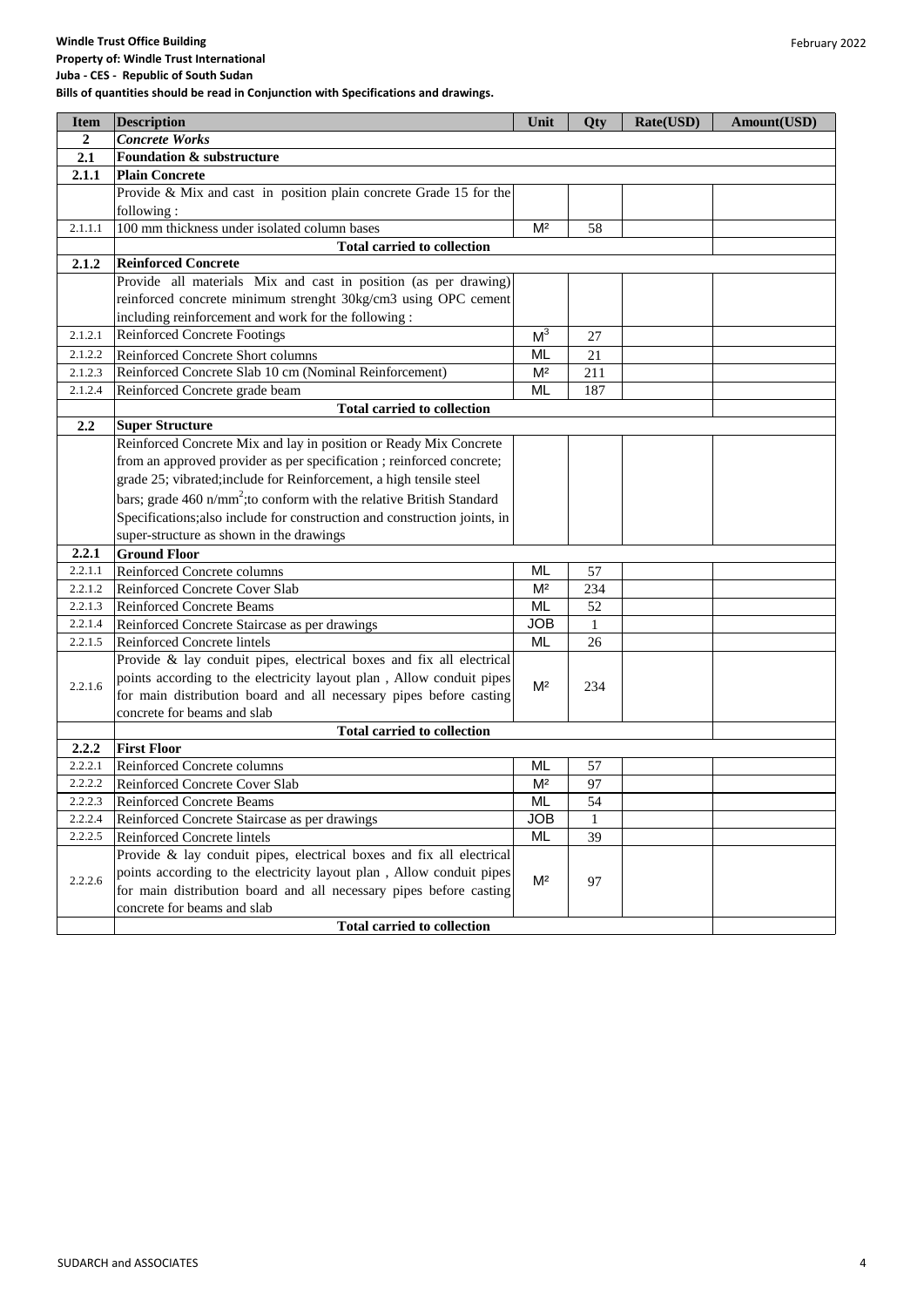#### **Property of: Windle Trust International Juba - CES - Republic of South Sudan**

| <b>Item</b> | <b>Description</b>              | Amount(USD) |
|-------------|---------------------------------|-------------|
|             | <b>Collection</b>               |             |
| 2           | <b>Concrete Works</b>           |             |
| 2.1         | Foundation & Sub structure      |             |
| 2.2         | Super Structure                 |             |
| 2.2.1       | Ground floor                    |             |
| 2.2.2       | <b>First Floor</b>              |             |
|             | <b>Total carried to Summary</b> |             |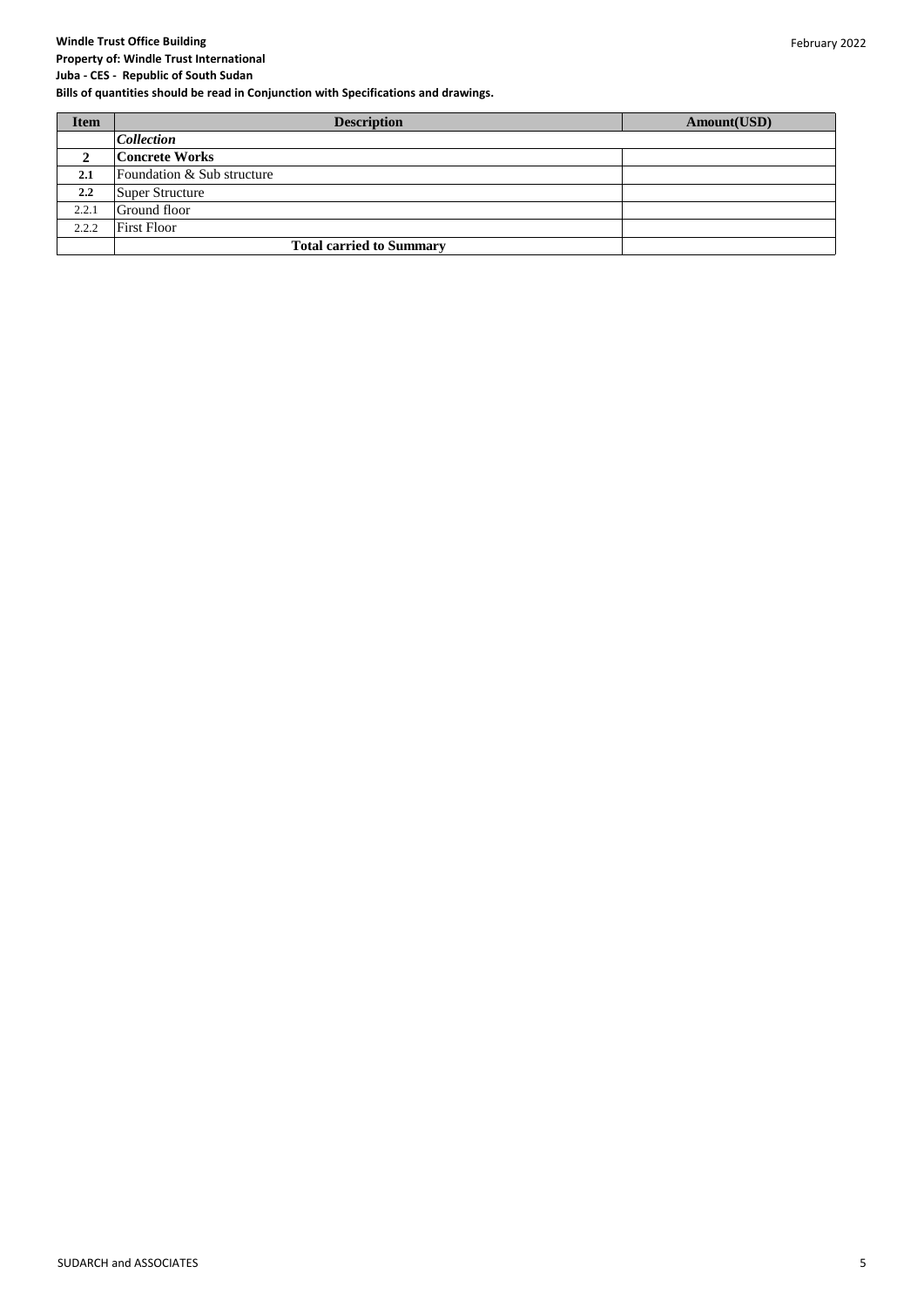#### February 2022

# **Windle Trust Office Building**

#### **Property of: Windle Trust International Juba - CES - Republic of South Sudan**

| <b>Item</b> | <b>Description</b>                                                | Unit           | <b>Oty</b> | Rate(USD) | Amount(USD) |
|-------------|-------------------------------------------------------------------|----------------|------------|-----------|-------------|
| 3           | <b>Brick Works</b>                                                |                |            |           |             |
|             | Provide $\&$ Build 20 cm thick brick walls in 1:6 mix cement sand |                |            |           |             |
|             | mortar                                                            |                |            |           |             |
| 3.1         | Dwarf wall                                                        | ML             | 374        |           |             |
| 3.2         | Ground Floor                                                      | M <sup>2</sup> | 149        |           |             |
| 3.3         | <b>First Floor</b>                                                | M <sup>2</sup> | 382        |           |             |
| 3.4         | Parabet Walls                                                     | ML             | 36         |           |             |
|             | <b>Total carried to Collection</b>                                |                |            |           |             |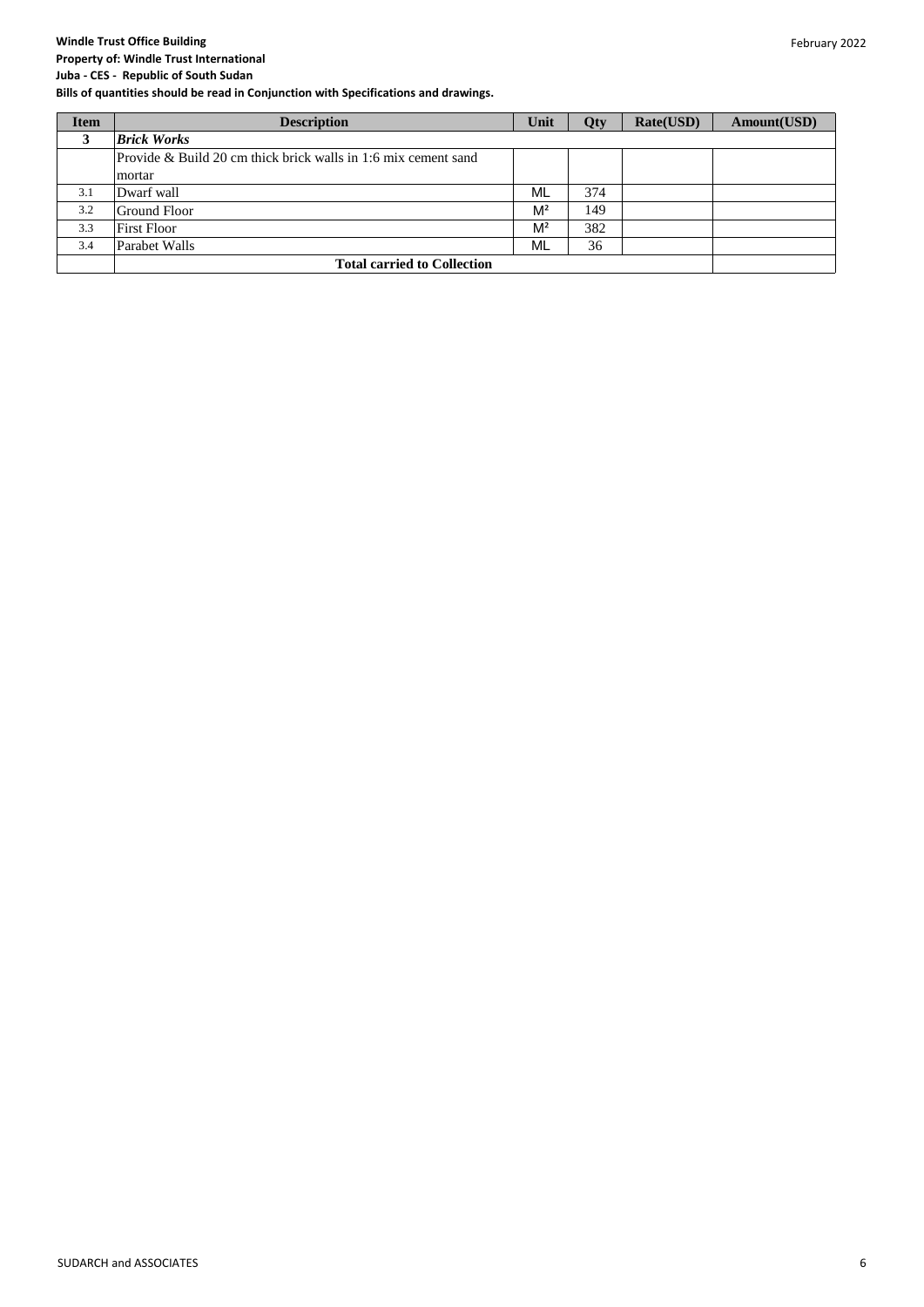**Property of: Windle Trust International Juba - CES - Republic of South Sudan**

| <b>Item</b> | <b>Description</b>              | Amount(USD) |
|-------------|---------------------------------|-------------|
|             | <b>Collection</b>               |             |
| 3           | <b>Brick Works</b>              |             |
| 3.1         | Dwarf wall                      |             |
| 3.2         | <b>Ground Floor</b>             |             |
| 3.3         | <b>First Floor</b>              |             |
| 3.4         | Parbet Walls                    |             |
|             | <b>Total carried to Summary</b> |             |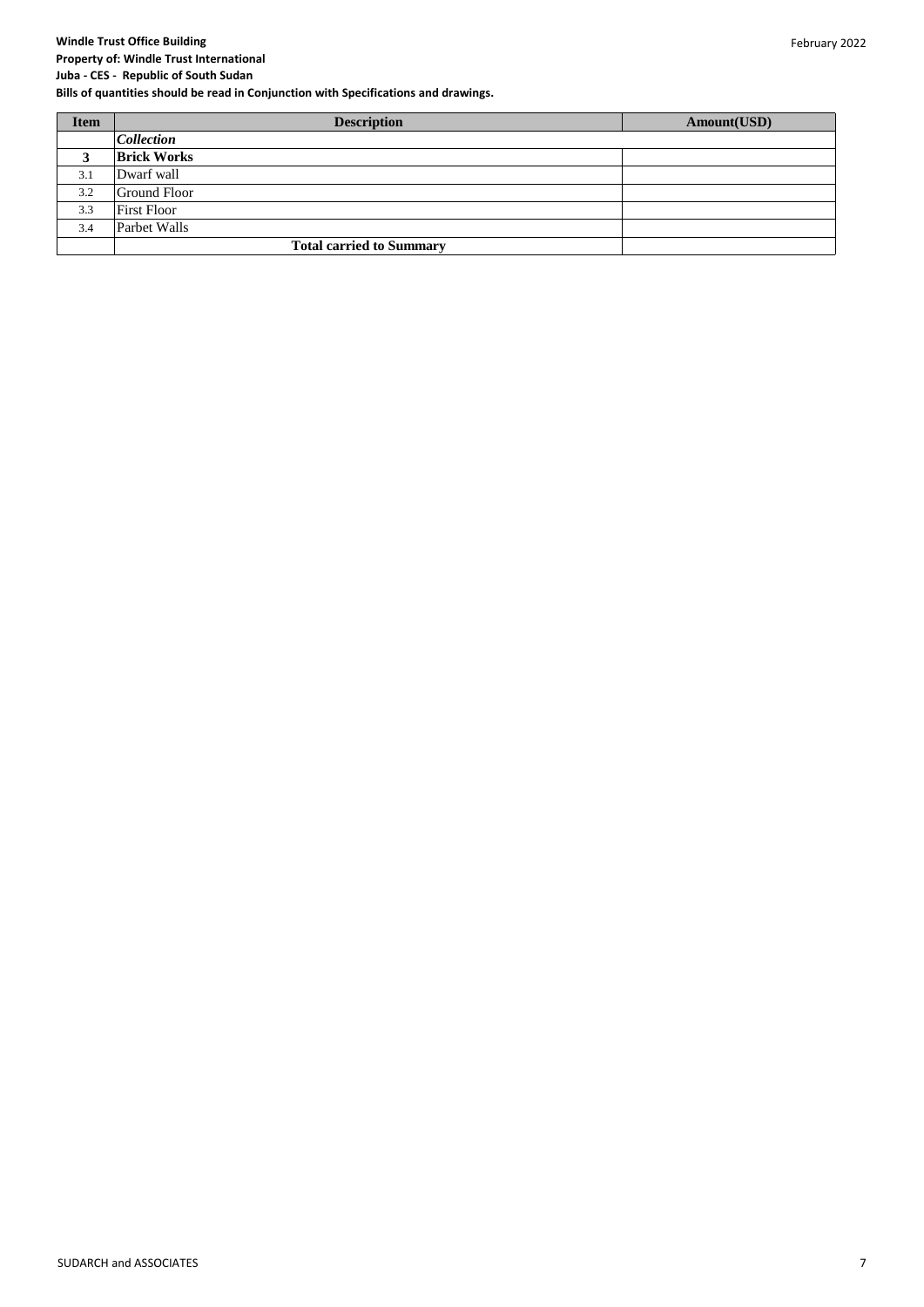**Property of: Windle Trust International Juba - CES - Republic of South Sudan**

| <b>Item</b> | <b>Description</b>                                                                                                                                                                                                                                                                                                                                                                                                           | Unit           | Qty | Rate(USD) | Amount(USD) |
|-------------|------------------------------------------------------------------------------------------------------------------------------------------------------------------------------------------------------------------------------------------------------------------------------------------------------------------------------------------------------------------------------------------------------------------------------|----------------|-----|-----------|-------------|
| 4           | Water proofing works                                                                                                                                                                                                                                                                                                                                                                                                         |                |     |           |             |
|             | Provide & Fix 4mm Bituminous sheets complete with a bitumen                                                                                                                                                                                                                                                                                                                                                                  |                |     |           |             |
|             | prime coat (or equivalent)                                                                                                                                                                                                                                                                                                                                                                                                   |                |     |           |             |
|             | <b>Total carried to collection</b>                                                                                                                                                                                                                                                                                                                                                                                           |                |     |           |             |
| 4.1         | <b>Ground Floor</b>                                                                                                                                                                                                                                                                                                                                                                                                          |                |     |           |             |
| 4.1.1       | to floor level                                                                                                                                                                                                                                                                                                                                                                                                               | $M^2$          | 211 |           |             |
|             | <b>Total carried to collection</b>                                                                                                                                                                                                                                                                                                                                                                                           |                |     |           |             |
| 4.2         | <b>First Floor</b>                                                                                                                                                                                                                                                                                                                                                                                                           |                |     |           |             |
| 4.2.1       | to toilets & kitchen                                                                                                                                                                                                                                                                                                                                                                                                         | M <sup>2</sup> | 28  |           |             |
| 4.2.2       | Ditto but to balconies                                                                                                                                                                                                                                                                                                                                                                                                       | M <sup>2</sup> | 6   |           |             |
|             | <b>Total carried to collection</b>                                                                                                                                                                                                                                                                                                                                                                                           |                |     |           |             |
| 4.3         | <b>Roofing</b>                                                                                                                                                                                                                                                                                                                                                                                                               |                |     |           |             |
| 4.3.1       | Provide & Apply khafgy to roof with clear slopes                                                                                                                                                                                                                                                                                                                                                                             | M <sup>2</sup> | 97  |           |             |
| 4.3.2       | Prpvide & Apply cold applied bituminous emulsion at an average of<br>350 gr/m2, 1 hot applied elastomeric membrane of 3mm thick SBS<br>modified bitumen; 1 cap sheet roofing SBS modified bitumen<br>membrane with 180 gr/m2 polyester reinforcement and granular<br>surface; include sealants, flahing, polyester non woven geotextile 150<br>gr/m2, and all necessary material and accessories as per Engineer<br>approval | M <sup>2</sup> | 97  |           |             |
| 4.3.3       | Ditto; skirting including groove, sealant and flashing                                                                                                                                                                                                                                                                                                                                                                       | ML             | 24  |           |             |
|             | <b>Total carried to collection</b>                                                                                                                                                                                                                                                                                                                                                                                           |                |     |           |             |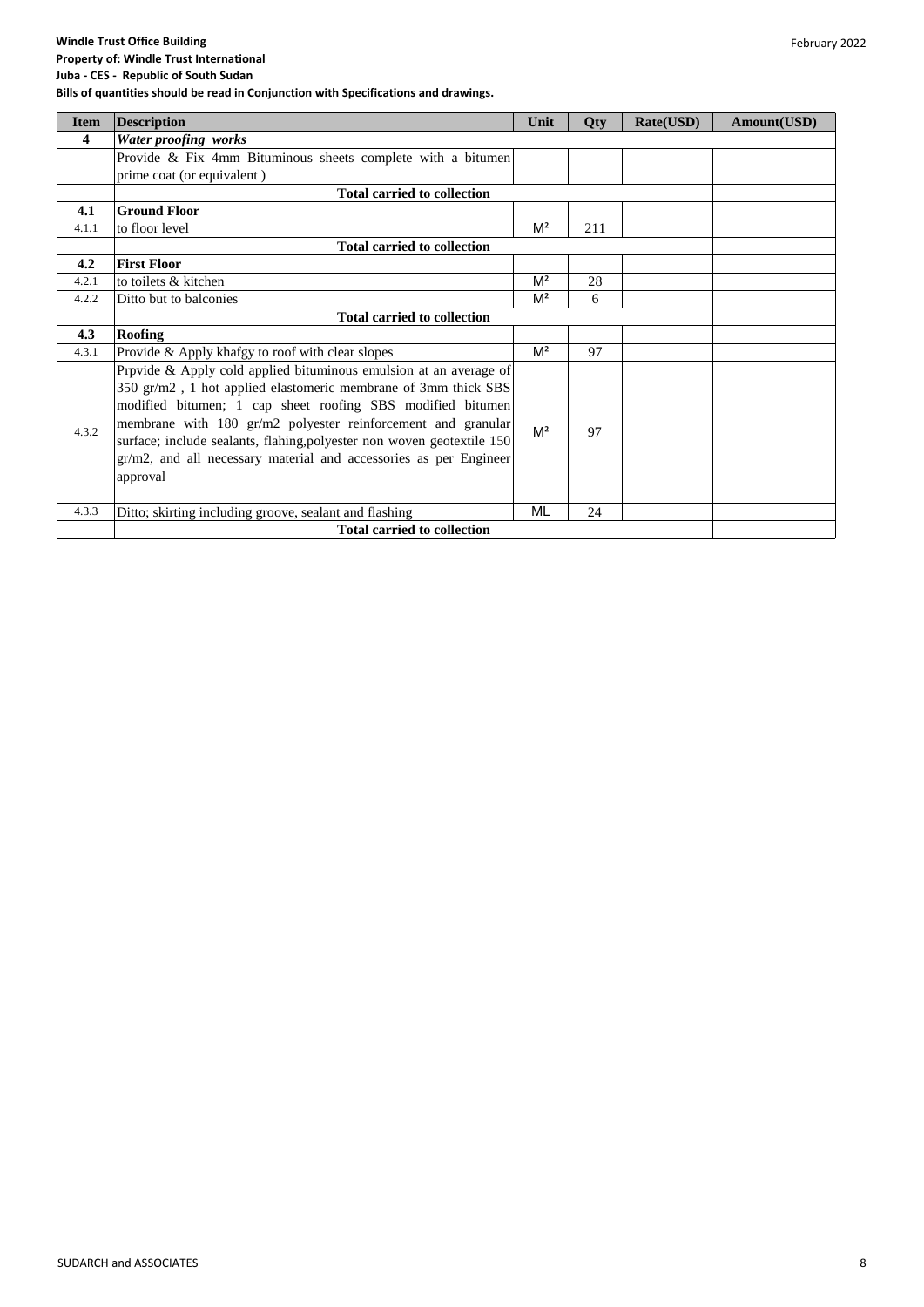February 2022

# **Windle Trust Office Building**

**Property of: Windle Trust International Juba - CES - Republic of South Sudan**

| <b>Item</b>    | <b>Description</b>              | Amount(USD) |
|----------------|---------------------------------|-------------|
|                | <i>Collection</i>               |             |
| $\overline{4}$ | <b>Water proofing Works</b>     |             |
| 4.1            | Ground floor                    |             |
| 4.2            | <b>First Floor</b>              |             |
| 4.3            | Roofing                         |             |
|                | <b>Total carried to Summary</b> |             |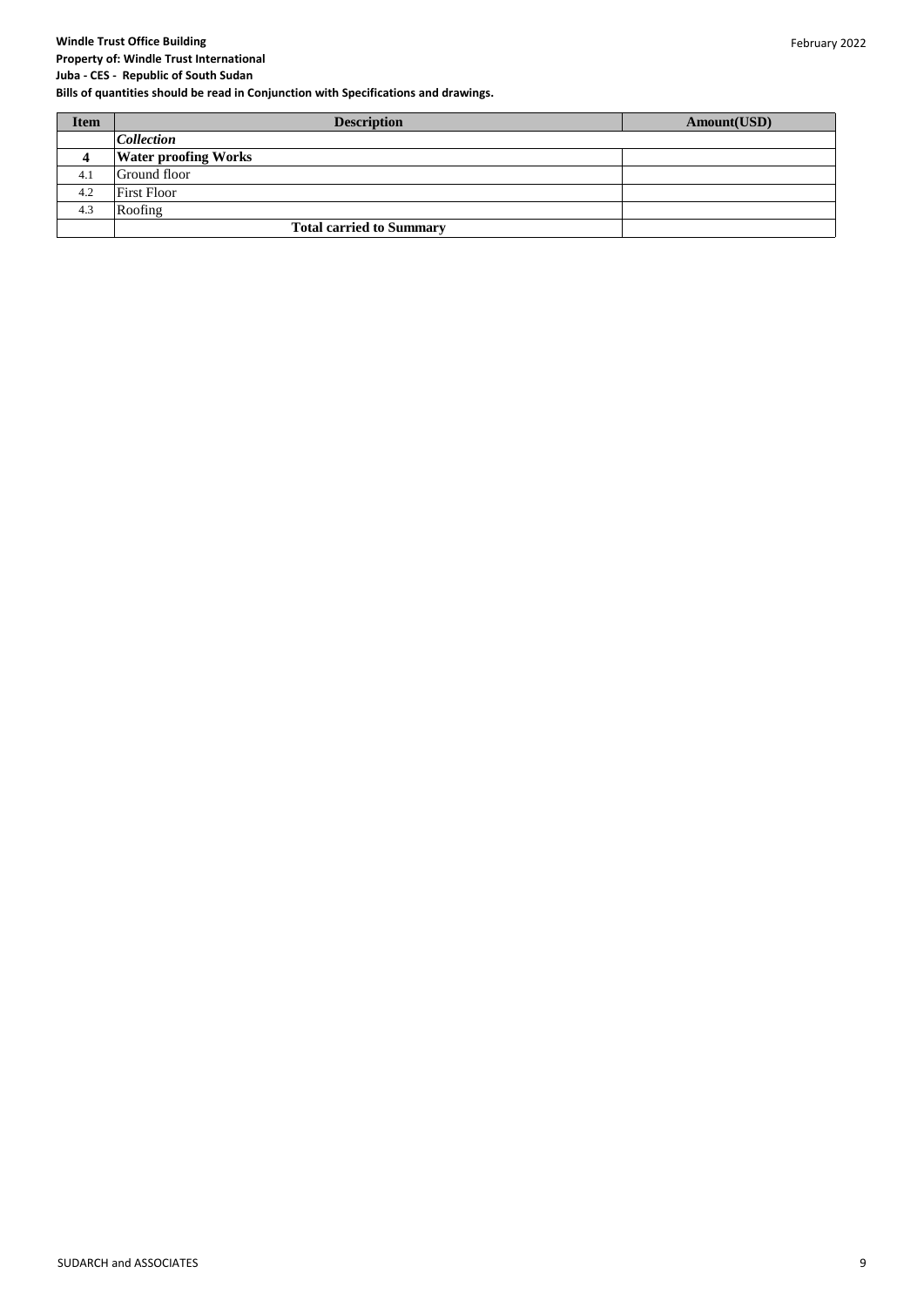#### **Property of: Windle Trust International Juba - CES - Republic of South Sudan**

| <b>Item</b> | <b>Description</b>                                              | Unit           | Qty          | Rate(USD) | Amount(USD) |
|-------------|-----------------------------------------------------------------|----------------|--------------|-----------|-------------|
| 5           | <b>Plaster Works</b>                                            |                |              |           |             |
|             | Provide & Plaster 200 mm thick in 1:6 cement and sand mortar as |                |              |           |             |
|             | specified on drawings.                                          |                |              |           |             |
|             | <b>Total carried to collection</b>                              |                |              |           |             |
| 5.1         | <b>Ground Floor</b>                                             |                |              |           |             |
| 5.1.1       | Plaster for Ceiling                                             | M <sup>2</sup> | 203          |           |             |
| 5.1.2       | Ditto but for internal walls                                    | M <sup>2</sup> | 367          |           |             |
| 5.1.3       | Ditto but for External walls.                                   | M <sup>2</sup> | 149          |           |             |
| 5.1.4       | Ditto for staircase                                             | <b>JOB</b>     |              |           |             |
| 5.1.5       | Ditto for free column                                           | JOB            | $\mathbf{1}$ |           |             |
|             | <b>Total carried to collection</b>                              |                |              |           |             |
| 5.2         | <b>First Floor</b>                                              |                |              |           |             |
| 5.2.1       | Plaster for Ceiling                                             | M <sup>2</sup> | 97           |           |             |
| 5.2.2       | Ditto but for internal walls                                    | M <sup>2</sup> | 421          |           |             |
| 5.2.3       | Ditto but for External walls.                                   | M <sup>2</sup> | 171          |           |             |
| 5.2.4       | Ditto for Beams                                                 | JOB            | $\mathbf{1}$ |           |             |
| 5.2.5       | Ditto for Pergola                                               | <b>JOB</b>     |              |           |             |
|             | <b>Total carried to collection</b>                              |                |              |           |             |
| 5.3         | Roof                                                            |                |              |           |             |
| 5.3.1       | Plaster for External walls.                                     | M <sup>2</sup> | 19           |           |             |
| 5.3.2       | Ditto for Beams                                                 | JOB            |              |           |             |
| 5.3.3       | Ditto for Pergola                                               | <b>JOB</b>     |              |           |             |
|             | <b>Total carried to collection</b>                              |                |              |           |             |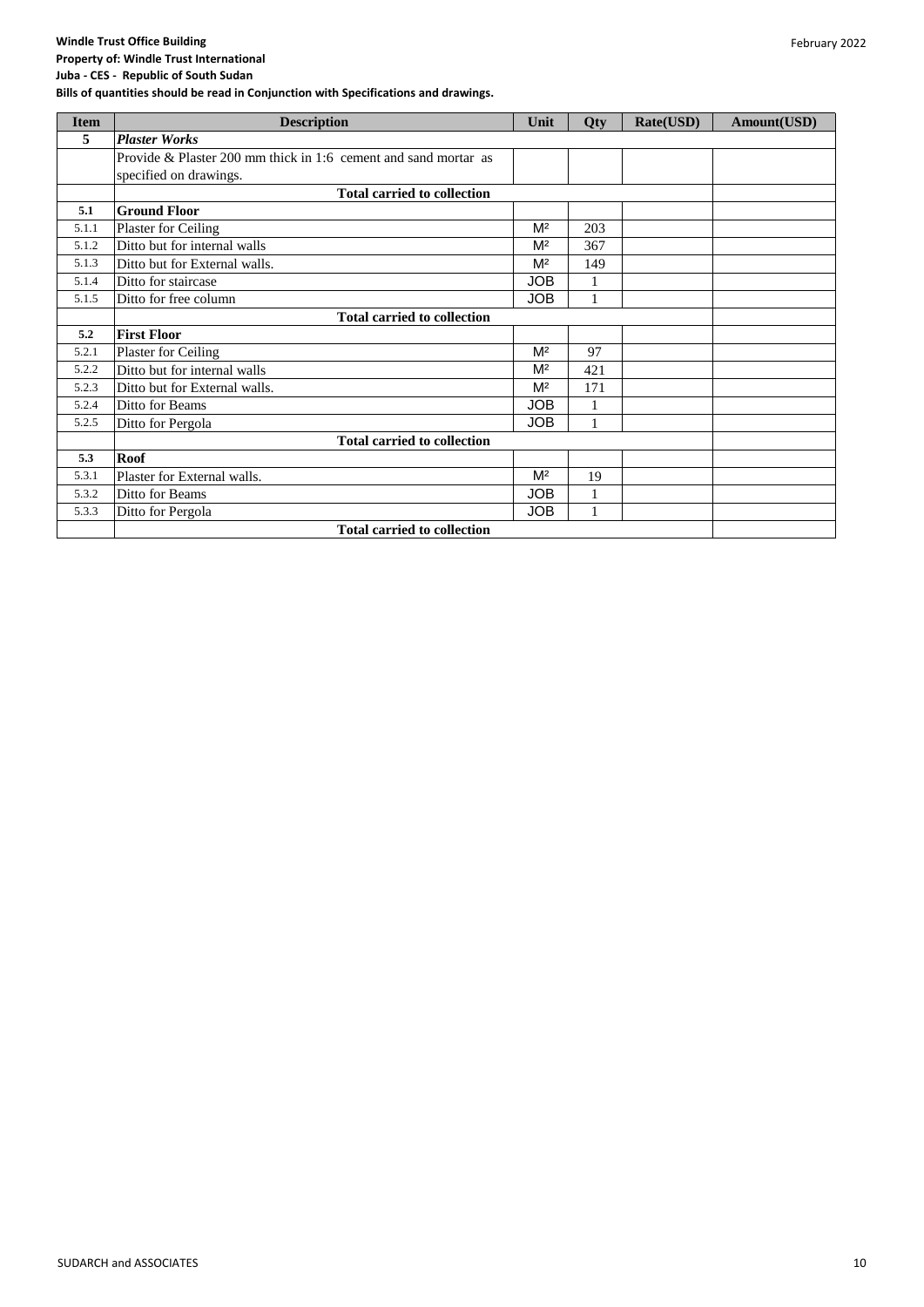**Property of: Windle Trust International Juba - CES - Republic of South Sudan**

| <b>Item</b> | <b>Description</b>              | Amount(USD) |
|-------------|---------------------------------|-------------|
|             | <b>Collection</b>               |             |
| 5           | <b>Plaster Works</b>            |             |
| 5.1         | Ground Floor                    |             |
| 5.2         | <b>First Floor</b>              |             |
| 5.3         | Roof                            |             |
|             | <b>Total carried to Summary</b> |             |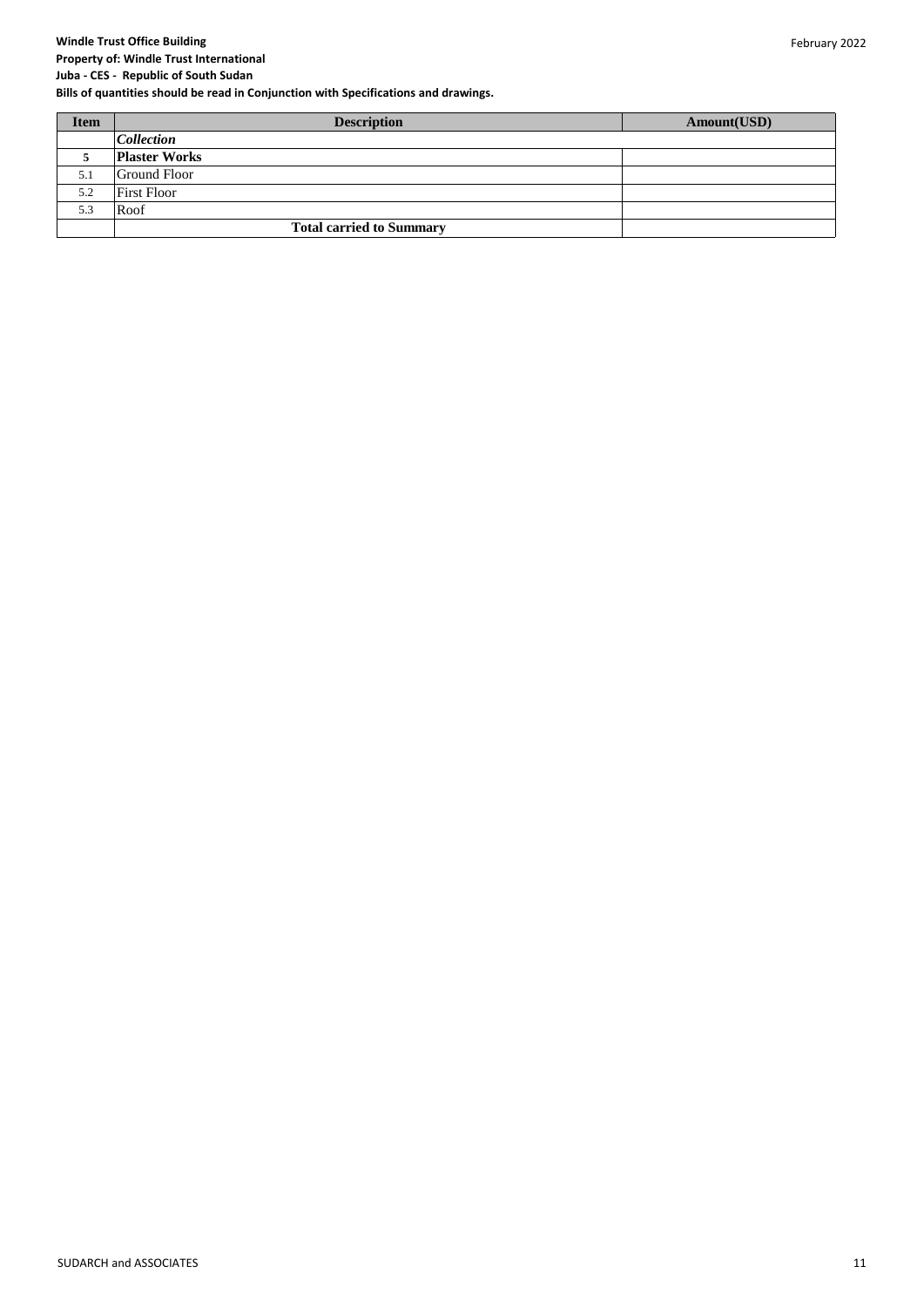| <b>Windle Trust Office Building</b>                                                 |
|-------------------------------------------------------------------------------------|
| <b>Property of: Windle Trust International</b>                                      |
| Juba - CES - Republic of South Sudan                                                |
| Bills of quantities should be read in Conjunction with Specifications and drawings. |

| <b>Item</b> | <b>Description</b>                                                   | Unit      | Qty            | Rate(USD) | Amount(USD) |
|-------------|----------------------------------------------------------------------|-----------|----------------|-----------|-------------|
| 6           | <b>Ironmongory &amp; Joinery Works</b>                               |           |                |           |             |
| 6.1         | <b>Ground Floor</b>                                                  |           |                |           |             |
| 6.1.1       | Curtain walls:                                                       |           |                |           |             |
|             | Aluminum powder coated double glazed curtian wall with fixed         |           |                |           |             |
|             | panels , double glazing consisting of 6 mm high performance light    |           |                |           |             |
|             | blue tinted glass from outside, 12 mm air gap space and 6 mm         |           |                |           |             |
|             | obscure toughened glass from inside, door glazing to be 12 mm thk    |           |                |           |             |
|             | fully tempered glass                                                 |           |                |           |             |
| 6.1.1.1     | Curtain Wall type (CW01)                                             | No        | $\mathbf{1}$   |           |             |
| 6.1.1.2     | Curtain Wall type (CW02)                                             | No        | $\mathbf{1}$   |           |             |
| 6.1.1.3     | Curtain Wall type (CW04)                                             | No        | $\mathbf{1}$   |           |             |
| 6.1.1.4     | Curtain Wall type (CW06)                                             | No        | $\mathbf{1}$   |           |             |
| 6.1.1.5     | Curtain Wall type (CW07)                                             | No        | 1              |           |             |
| 6.1.1.6     | Curtain Wall type (CW09)                                             | No        | 1              |           |             |
| 6.1.1.7     | Curtain Wall type (CW10)                                             | No        | 1              |           |             |
| 6.1.1.8     | Curtain Wall type (CW12)                                             | <b>No</b> | $\mathbf{1}$   |           |             |
| 6.1.1.9     | Curtain Wall type (CW13)                                             | No        | $\mathbf{1}$   |           |             |
| 6.1.1.10    | Curtain Wall type (CW15)                                             | <b>No</b> | $\mathbf{1}$   |           |             |
| 6.1.2       | <b>Doors</b>                                                         |           |                |           |             |
|             | Provide & Fix solid Aluminium external doors with cladding rebate    |           |                |           |             |
| 6.1.2.1     | edge with large frame covering wall width architrave internally $\&$ |           |                |           |             |
|             | externally with high quality accessories for the following :-        |           |                |           |             |
| 6.1.2.1.1   | Door type (DX1)                                                      | No        | $\mathbf{1}$   |           |             |
| 6.1.2.2     | Provide & Fix Aluminum powder coated sliding door, with 6 mm         |           |                |           |             |
|             | thick high performance single glazing as per drawings.               |           |                |           |             |
| 6.1.2.2.1   | Door type (DN1)                                                      | No        | $\sqrt{5}$     |           |             |
| 6.1.2.2.2   | Door type (DN2)                                                      | <b>No</b> | $\overline{c}$ |           |             |
| 6.1.3       | <b>Windows</b>                                                       |           |                |           |             |
|             | Provide & fix single Glazed 6 mm blue reflected glass with           |           |                |           |             |
|             | Aluminium frame complete with metal grill as per drawings and        |           |                |           |             |
|             | Engineer approval                                                    |           |                |           |             |
| 6.1.3.1     | Window type (W01)                                                    | No        | 3              |           |             |
| 6.1.3.2     | Window type (W03)                                                    | No        | 2              |           |             |
| 6.1.3.3     | Window type (W05)                                                    | No        | 3              |           |             |
| 6.1.4       | <b>Steel works</b>                                                   |           |                |           |             |
|             | Provide & Fix 50 mm stainless steel supporting post (tubular         |           |                |           |             |
| 6.1.4.1     | section), with 25 mm stainless steel balustrade (tubular section)    | ML        | 6              |           |             |
|             | handrail for staircase                                               |           |                |           |             |
|             | <b>Total carried to collection</b>                                   |           |                |           |             |
| 6.2         | <b>First Floor</b>                                                   |           |                |           |             |
| 6.2.1       | <b>Curtain walls</b>                                                 |           |                |           |             |
|             | Aluminum powder coated double glazed curtian wall with fixed         |           |                |           |             |
|             | panels , double glazing consisting of 6 mm high performance light    |           |                |           |             |
|             | blue tinted glass from outside, 12 mm air gap space and 6 mm         |           |                |           |             |
|             | obscure toughened glass from inside, door glazing to be 12 mm thk    |           |                |           |             |
|             | fully tempered glass complete with louvers as per drawings &         |           |                |           |             |
| 6.2.1.1     | Engineer approval                                                    | No        | $\overline{c}$ |           |             |
| 6.2.1.2     | Curtain Wall type (CW03)                                             | No        | $\mathbf{2}$   |           |             |
| 6.2.1.3     | Curtain Wall type (CW05)<br>Curtain Wall type (CW08)                 | No        | $\mathbf{1}$   |           |             |
| 6.2.1.4     | Curtain Wall type (CW11)                                             | No        | $\mathbf{1}$   |           |             |
| 6.2.1.5     | Curtain Wall type (CW14)                                             | No        | $\mathbf{1}$   |           |             |
| 6.2.1.6     | Curtain Wall type (CW16)                                             | No        | $\mathbf{1}$   |           |             |
| 6.2.2       | <b>Doors</b>                                                         |           |                |           |             |
|             | Provide & Fix solid Aluminium external doors with cladding rebate    |           |                |           |             |
| 6.2.2.1     | edge with large frame covering wall width architrave internally $\&$ |           |                |           |             |
|             | externally with high quality accessories for the following :-        |           |                |           |             |
| 6.2.2.1.1   | Door type $(DX1)$                                                    | No        | $\mathbf{1}$   |           |             |
|             | Provide & Fix Aluminum powder coated sliding door, with 6 mm         |           |                |           |             |
| 6.2.2.2     | thick high performance single glazing as per drawings.               |           |                |           |             |
| 6.2.2.2.1   | Door type (DN1)                                                      | No        | $\,8\,$        |           |             |
|             |                                                                      |           |                |           |             |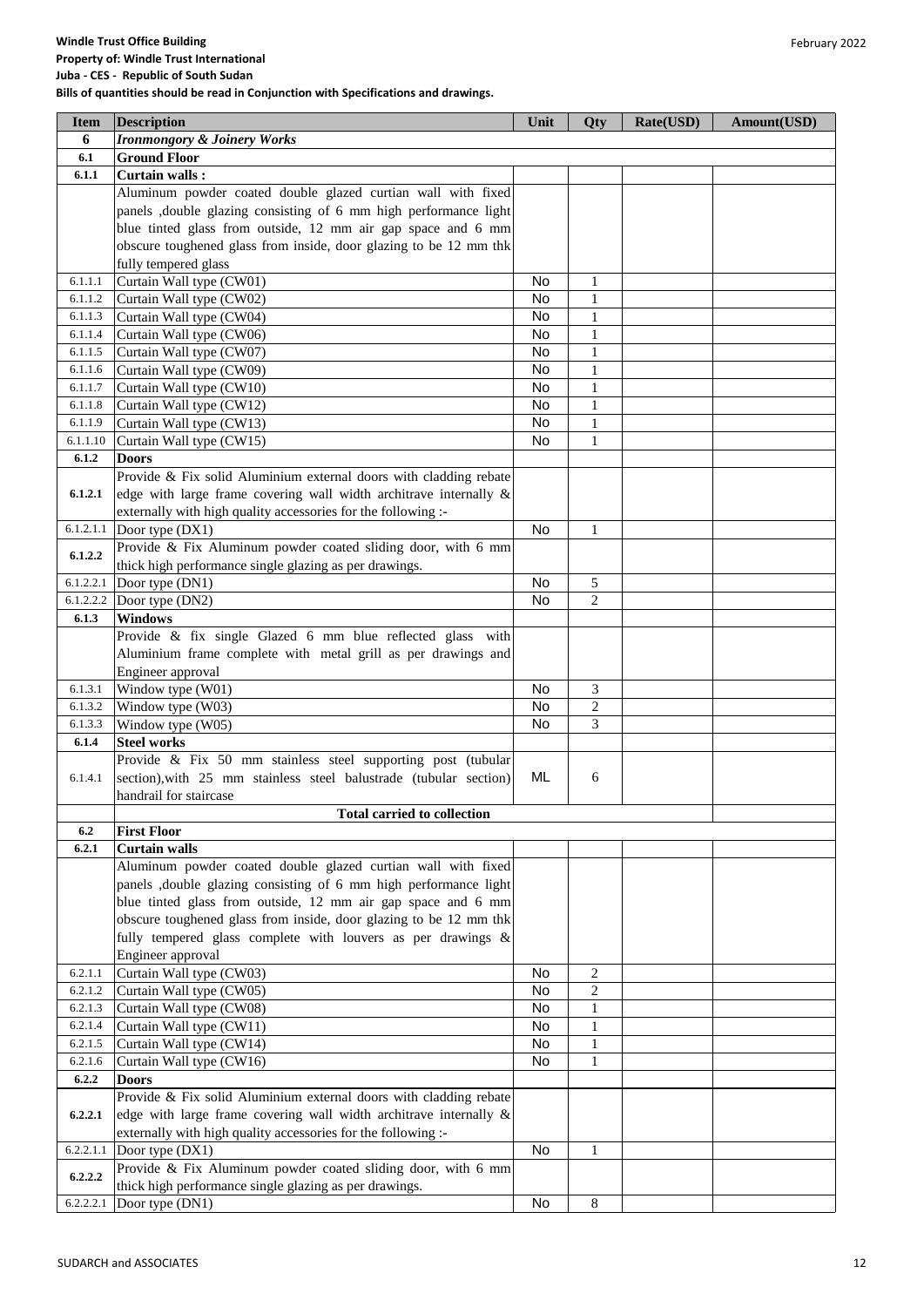#### **Windle Trust Office Building Property of: Windle Trust International**

**Juba - CES - Republic of South Sudan**

| <b>Item</b> | <b>Description</b>                                                      | Unit           | Qty          | Rate(USD) | Amount(USD) |
|-------------|-------------------------------------------------------------------------|----------------|--------------|-----------|-------------|
| 6.2.2.2.2   | Door type (DN2)                                                         | No             | 4            |           |             |
| 6.2.2.2.3   | Door type (DN2)                                                         | No             | $\mathbf{1}$ |           |             |
| 6.2.3       | <b>Windows</b>                                                          |                |              |           |             |
|             | Provide & fix single Glazed 6 mm blue reflected glass with              |                |              |           |             |
|             | Aluminium frame                                                         |                |              |           |             |
| 6.2.3.1     | Window type (W01)                                                       | <b>No</b>      | 6            |           |             |
| 6.2.3.2     | Window type (W02)                                                       | <b>No</b>      | $\mathbf{2}$ |           |             |
| 6.2.3.3     | Window type (W04)                                                       | No             | 3            |           |             |
| 6.2.4       | <b>Steel works</b>                                                      |                |              |           |             |
|             | Provide & Fix 50 mm stainless steel supporting post (tubular            |                |              |           |             |
| 6.2.4.1     | section), with 25mm stainless steel balustrade (tubular section)        | ML             | 24           |           |             |
|             | handrail                                                                |                |              |           |             |
|             | Provide and install 4*8cm rectangular steel pipes for purgola           |                |              |           |             |
| 6.2.4.2     | (300*480cm), fixed to steel frame, complete with purgola and all        | M <sup>2</sup> | 30           |           |             |
|             | accessories as per drawings and the Engineer satisfaction               |                |              |           |             |
|             | <b>Total carried to collection</b>                                      |                |              |           |             |
| 6.3         | <b>Roof</b>                                                             |                |              |           |             |
| 6.3.1       | <b>Steel works</b>                                                      |                |              |           |             |
|             | Provide and install 4*8cm rectangular steel pipes for purgola           |                |              |           |             |
| 6.3.1.1     | (300*480cm), fixed to steel frame, complete with purgola and all        | M <sup>2</sup> | 47           |           |             |
|             | accessories as per drawings and the Engineer satisfaction               |                |              |           |             |
|             | Provide and install steel truss complete with steel purlins, angles,    |                |              |           |             |
| 6.3.1.2     | eaves, insulation, roof tiles, false ceiling and all accessories as per | M <sup>2</sup> | 213.95       |           |             |
|             | drawings and the Engineer satisfaction                                  |                |              |           |             |
|             | <b>Total carried to collection</b>                                      |                |              |           |             |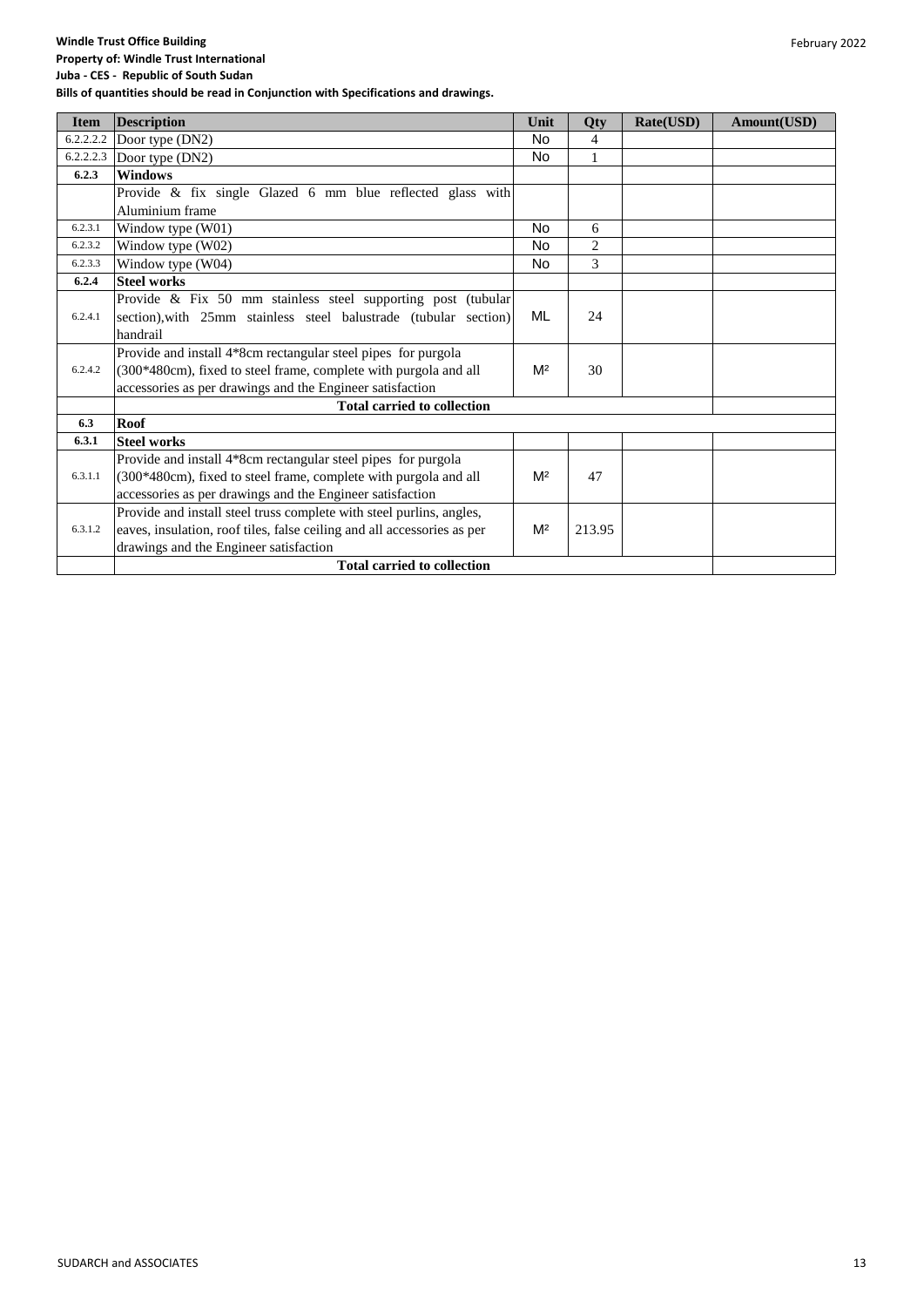#### **Property of: Windle Trust International Juba - CES - Republic of South Sudan**

| <b>Item</b> | <b>Description</b>                     | Amount(USD) |
|-------------|----------------------------------------|-------------|
|             | <b>Collection</b>                      |             |
| $\mathbf o$ | <b>Ironmongory &amp; Joinery Works</b> |             |
| 6.1         | Ground Floor                           |             |
| 6.2         | <b>First Floor</b>                     |             |
| 6.3         | Roof                                   |             |
|             | <b>Total carried to Summary</b>        |             |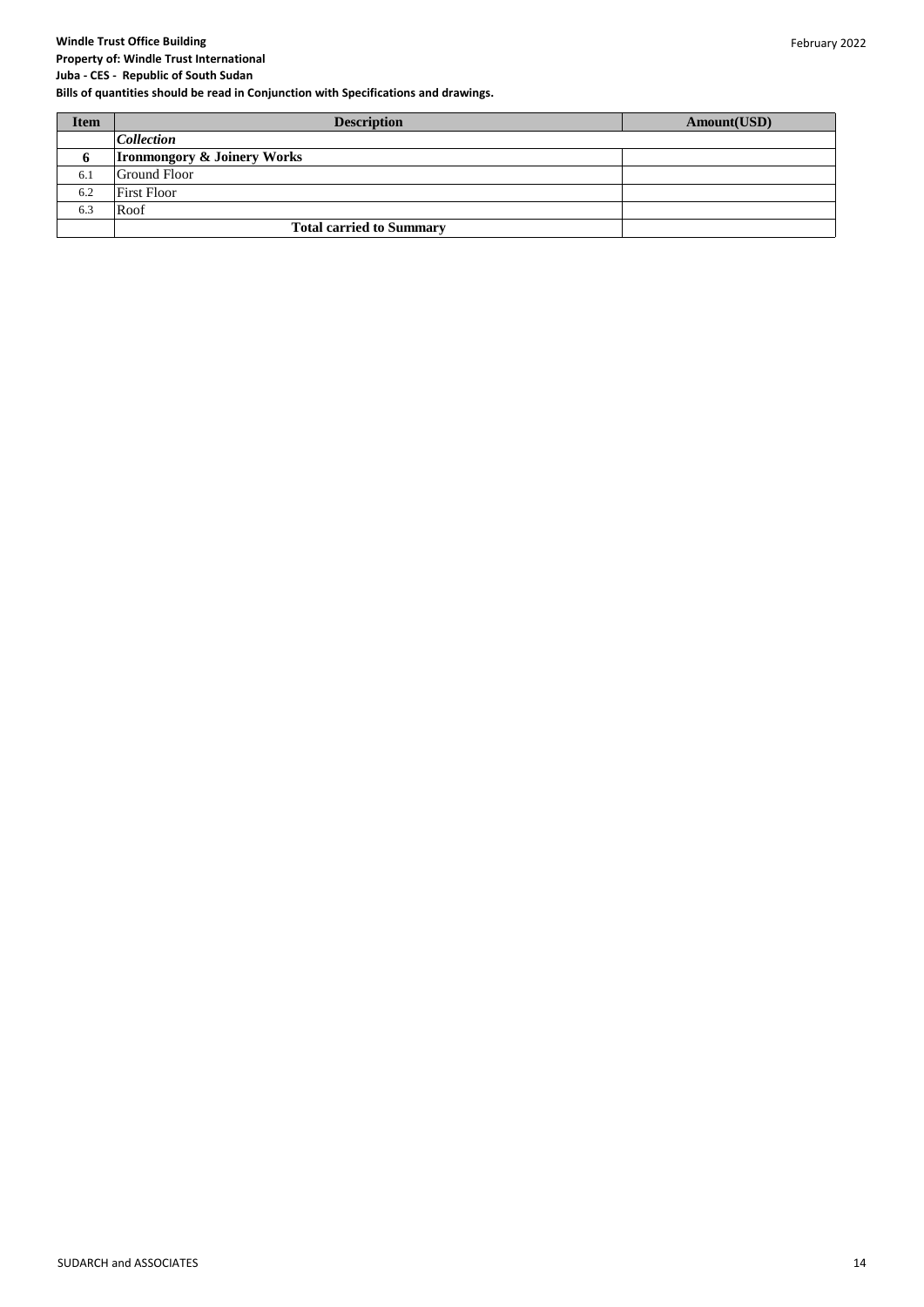#### **Windle Trust Office Building Property of: Windle Trust International**

| <b>Item</b> | <b>Description</b>                                                            | Unit           | Qty    | Rate(USD) | Amount(USD) |
|-------------|-------------------------------------------------------------------------------|----------------|--------|-----------|-------------|
| 7           | <b>Pavior Works</b>                                                           |                |        |           |             |
| 7.1         | <b>Ground Floor</b>                                                           |                |        |           |             |
| 7.1.1       | Provide $\&$ lay 60x60 cm Porcelain tiles of approved quality for floor.      | M <sup>2</sup> | 182    |           |             |
| 7.1.2       | Ditto but Porcelain skirting                                                  | ML             | 113.32 |           |             |
| 7.1.3       | Provide & lay 20x20 cm Ceramic tiles of approved quality for toilets<br>floor | M <sup>2</sup> | 21     |           |             |
| 7.1.4       | Ditto but 20x30 cm Ceramic wall tiles for toilet & kitchens                   | M <sup>2</sup> | 151    |           |             |
| 7.1.5       | Provide & Lay Granite Tread size 30 x 120 x3 cm & Riser size<br>16x120x2 cm   | No             | 20     |           |             |
| 7.1.6       | Provide & Lay Granite tiles for staircases landing.                           | M <sup>2</sup> | 3      |           |             |
|             | <b>Total carried to collection</b>                                            |                |        |           |             |
| 7.2         | <b>First Floor</b>                                                            |                |        |           |             |
| 7.2.1       | Provide $\&$ lay 60x60 cm Porcelain tiles of approved quality for floor.      | M <sup>2</sup> | 170    |           |             |
| 7.3.2       | Ditto but Porcelain skirting                                                  | ML             | 139    |           |             |
| 7.3.3       | Provide & lay 20x20 cm Ceramic tiles of approved quality for toilets<br>floor | M <sup>2</sup> | 33     |           |             |
| 7.3.4       | Ditto but $20x30$ cm Ceramic wall tiles for toilet & kitchens                 | M <sup>2</sup> | 192    |           |             |
|             | <b>Total carried to collection</b>                                            |                |        |           |             |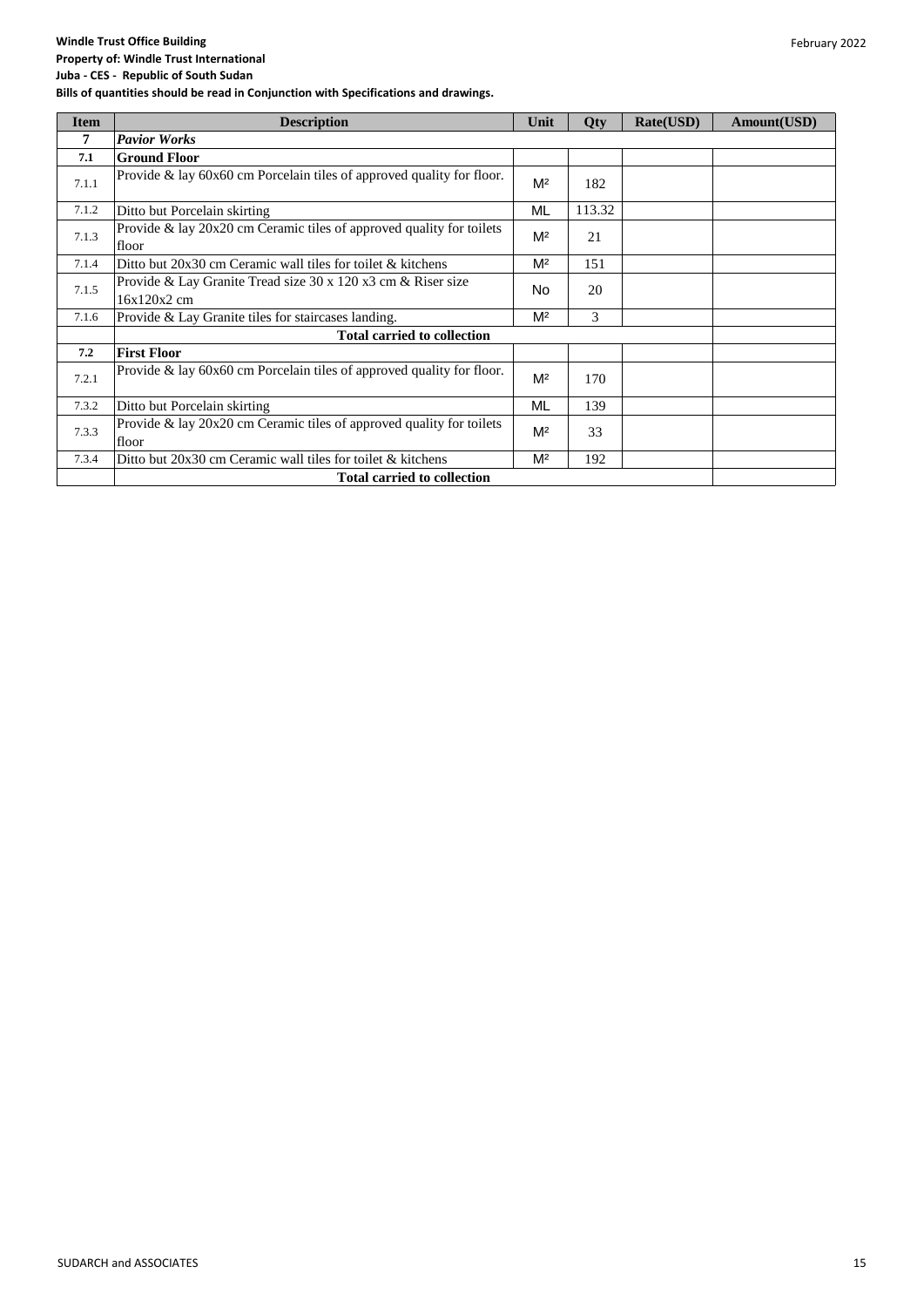**Property of: Windle Trust International**

**Juba - CES - Republic of South Sudan Bills of quantities should be read in Conjunction with Specifications and drawings.**

| <b>Item</b> | <b>Description</b>              | Amount(USD) |
|-------------|---------------------------------|-------------|
|             | <b>Collection</b>               |             |
|             | <b>Pavior Works</b>             |             |
| 7.1         | Ground Floor                    |             |
| 7.2         | First Floor                     |             |
|             | <b>Total carried to Summary</b> |             |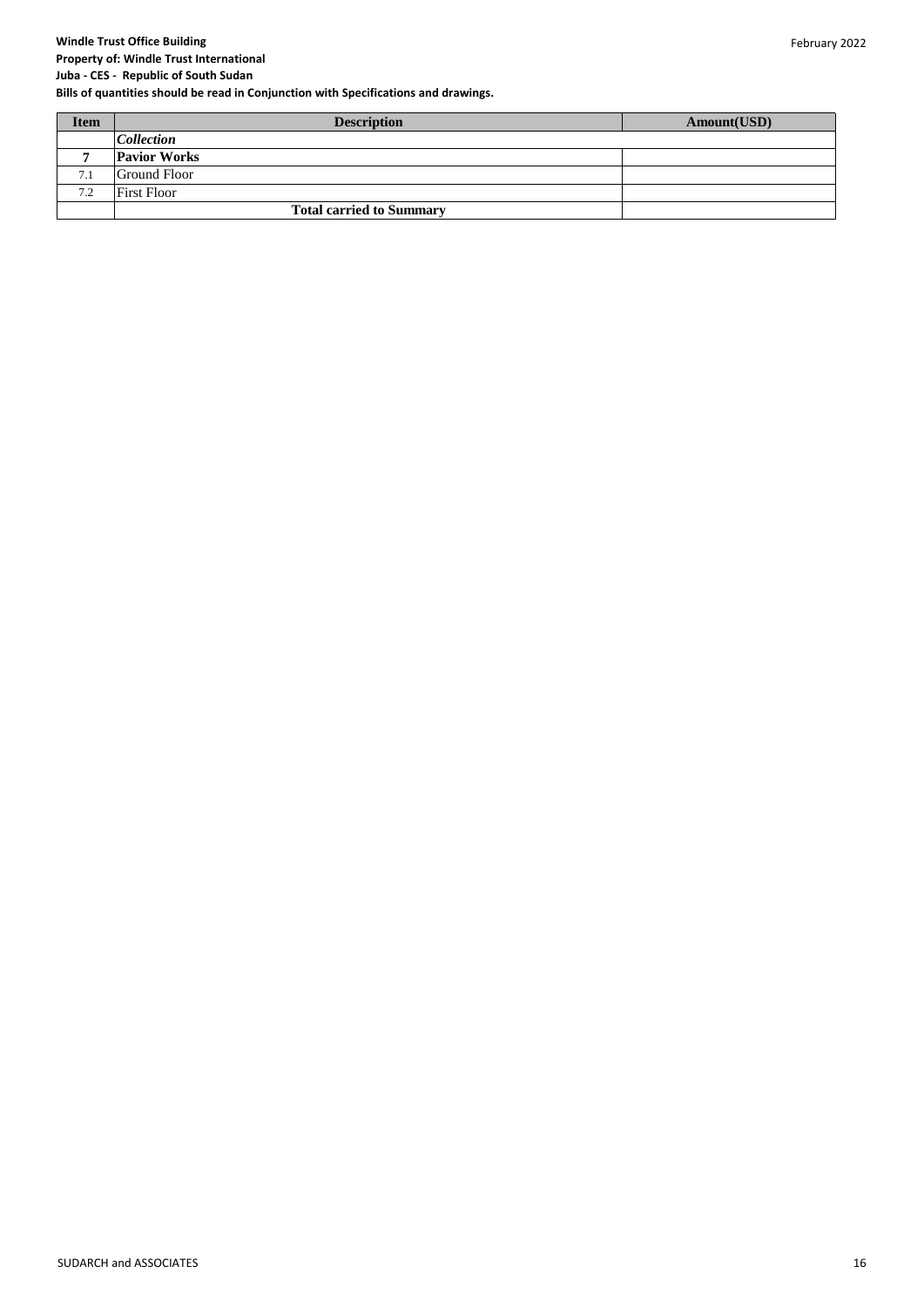#### **Property of: Windle Trust International Juba - CES - Republic of South Sudan**

| <b>Item</b> | <b>Description</b>                                              | Unit           | Qty          | Rate(USD) | Amount(USD) |
|-------------|-----------------------------------------------------------------|----------------|--------------|-----------|-------------|
| 8           | <b>Painting Works</b>                                           |                |              |           |             |
|             | Provide & Plaster 200 mm thick in 1:6 cement and sand mortar as |                |              |           |             |
|             | specified on drawings.                                          |                |              |           |             |
|             | <b>Total carried to collection</b>                              |                |              |           |             |
| 8.1         | <b>Ground Floor</b>                                             |                |              |           |             |
| 8.1.1       | Paint for Ceiling                                               | M <sup>2</sup> | 203          |           |             |
| 8.1.2       | Ditto but for internal walls                                    | M <sup>2</sup> | 367          |           |             |
| 8.1.3       | Ditto but for External walls.                                   | M <sup>2</sup> | 149          |           |             |
| 8.1.4       | Ditto for staircase                                             | <b>JOB</b>     |              |           |             |
|             | <b>Total carried to collection</b>                              |                |              |           |             |
| 8.2         | <b>First Floor</b>                                              |                |              |           |             |
| 8.2.1       | Paint for Ceiling                                               | M <sup>2</sup> | 71           |           |             |
| 8.2.2       | Ditto but for internal walls                                    | M <sup>2</sup> | 421          |           |             |
| 8.2.3       | Ditto but for External walls.                                   | M <sup>2</sup> | 171          |           |             |
| 8.2.4       | Ditto for Beams                                                 | <b>JOB</b>     | $\mathbf{1}$ |           |             |
| 8.2.5       | Ditto for Pergola                                               | <b>JOB</b>     |              |           |             |
|             | <b>Total carried to collection</b>                              |                |              |           |             |
| 8.3         | <b>Roof</b>                                                     |                |              |           |             |
| 8.3.1       | Paint for internal walls                                        | M <sup>2</sup> | 19           |           |             |
| 8.3.2       | Ditto for Beams                                                 | <b>JOB</b>     |              |           |             |
| 8.3.3       | Ditto for Pergola                                               | <b>JOB</b>     | $\mathbf{1}$ |           |             |
|             | <b>Total carried to collection</b>                              |                |              |           |             |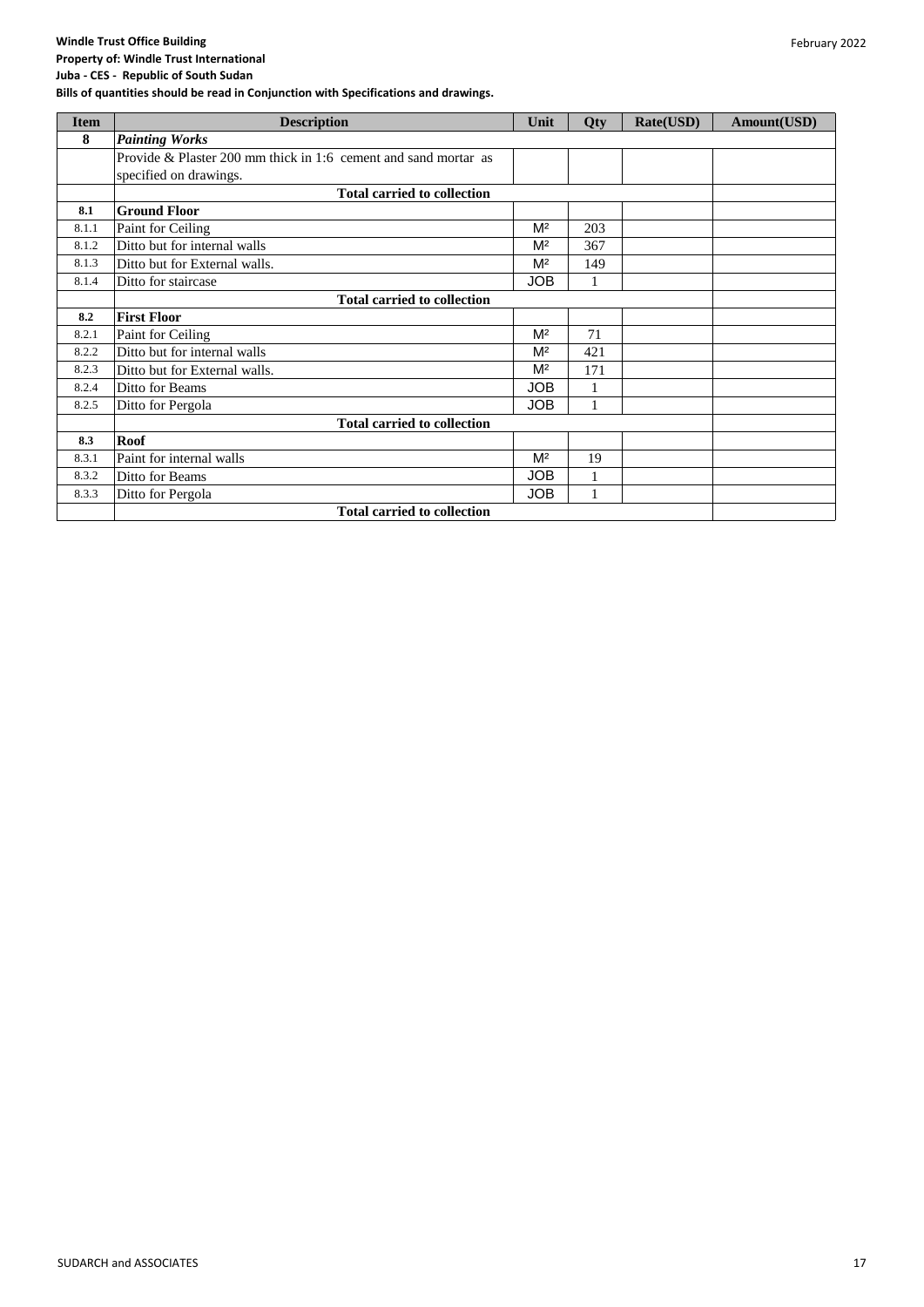**Property of: Windle Trust International Juba - CES - Republic of South Sudan**

| <b>Item</b> | <b>Description</b>              | Amount(USD) |
|-------------|---------------------------------|-------------|
|             | <i>Collection</i>               |             |
| 8           | <b>Painting Works</b>           |             |
| 8.1         | Ground Floor                    |             |
| 8.2         | <b>First Floor</b>              |             |
| 8.3         | Roof                            |             |
|             | <b>Total carried to Summary</b> |             |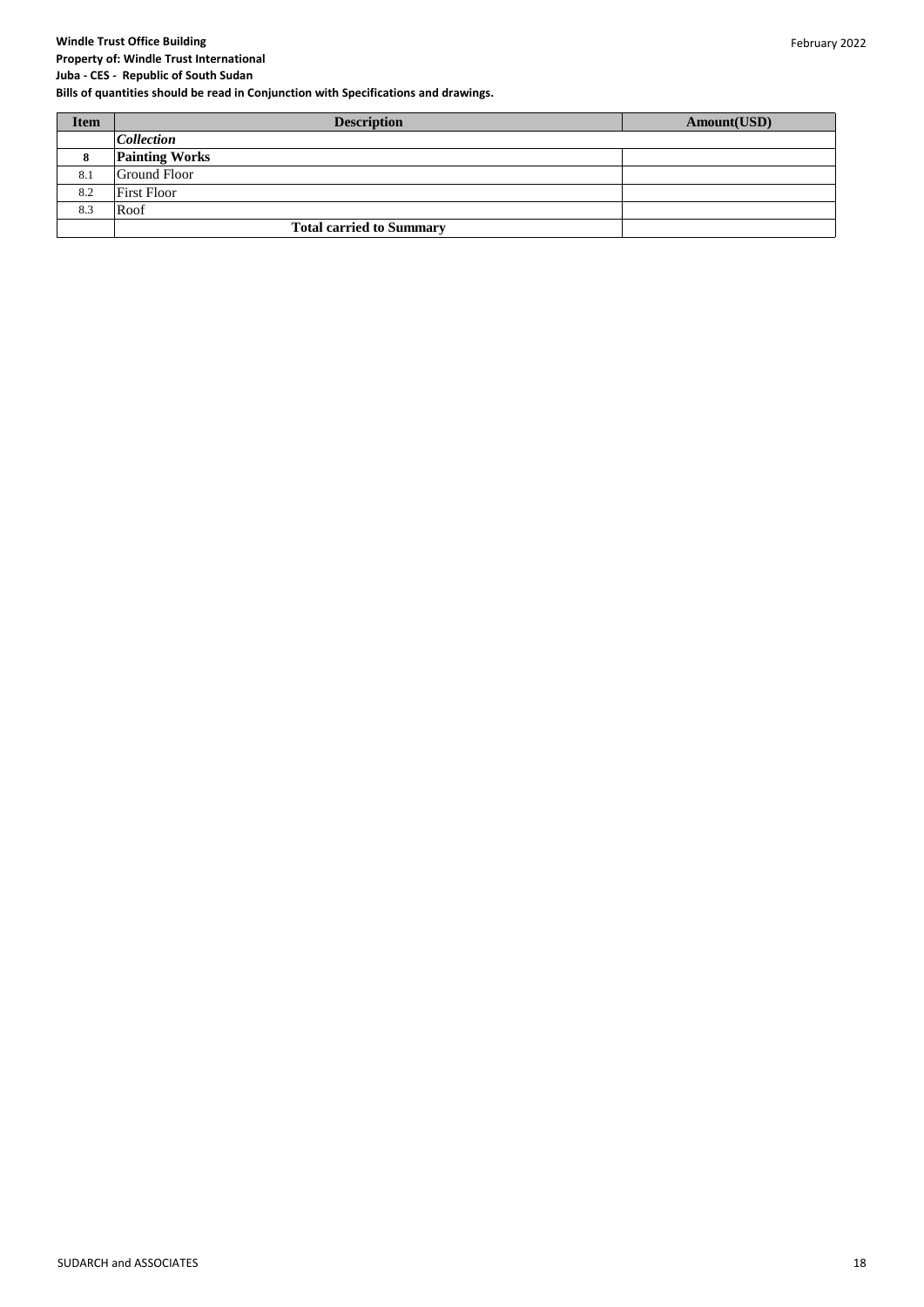| <b>Item</b> | <b>Description</b>                                                    | Unit      | Qty            | Rate(USD) | Amount(USD) |
|-------------|-----------------------------------------------------------------------|-----------|----------------|-----------|-------------|
| 9           | <b>Electrical Works</b>                                               |           |                |           |             |
| 9.1         | Lighting and sockets and fans                                         |           |                |           |             |
|             | Supply, install, test and commission of panelboard casing, circuits   |           |                |           |             |
|             | breakers, cables and wires connections, earthing connection,          |           |                |           |             |
|             | MCCBs, MCBs, ELCBs and all necessary accessories, labor, tools,       |           |                |           |             |
|             | transport, testing, one year guarantee, all overhead expenses and as  |           |                |           |             |
|             | shown on the drawings & load schedule.                                |           |                |           |             |
|             | Susupended LED, 240V ~ 50 HZ, 24.5W, CRI>80, 2800lm AND               | <b>No</b> | 9              |           |             |
| 9.1.1       | CCT 4000K, IP22                                                       |           |                |           |             |
|             | Susupended LED, $240V \sim 50$ HZ, 150 W, CRI>80, 2500lm AND          |           |                |           |             |
| 9.1.2       | CCT 3000K, IP22                                                       | No        | $\mathbf{1}$   |           |             |
|             | Downlight LED, 240V ~ 50 HZ, 15W, CRI>80, 1200lm AND CCT              |           |                |           |             |
| 9.1.3       | 4000K, IP 22                                                          | No        | 20             |           |             |
|             | Downlight LED, 240V ~ 50 HZ, 15W, CRI>80, 918lm AND CCT               |           |                |           |             |
| 9.1.4       | 3000K, IP 56                                                          | No        | 22             |           |             |
|             | Downlight LED, 240V ~ 50 HZ, 15W, CRI>80, 1318lm AND CCT              |           |                |           |             |
| 9.1.5       | 3000K, IP 22                                                          | No        | 12             |           |             |
|             | Downlight LED, 240V ~ 50 HZ, 15W, CRI>80, 918lm AND CCT               |           |                |           |             |
| 9.1.6       | 3000K, IP 56                                                          | <b>No</b> | 10             |           |             |
|             | Reccessed LED, 240V ~ 50 HZ, 36W, CRI>80, 3600lm AND CCT              |           |                |           |             |
| 9.1.7       | 4000K, IP 22                                                          | No        | 25             |           |             |
|             | Floodstar, 240V ~ 50 HZ, 27W, CRI>80, 2170lm AND CCT 3000K,           |           |                |           |             |
| 9.1.8       | IP56                                                                  | No        | 23             |           |             |
|             | Lighting fixtures outlets points via wires of cross section 3x2.5 mm2 |           |                |           |             |
|             | copper wires and wiring accessories as stated in load schedules and   |           |                |           |             |
|             | drawings via 20mm PVC conduit for the main circuit/subcircuit. The    |           |                |           |             |
|             | control of this circuit is from any kind of switch, dimmer, or        |           |                |           |             |
|             | controller. Maximum No. of wires within each 20mm conduits is 6       |           |                |           |             |
|             | wires                                                                 |           |                |           |             |
| 9.1.9       | 13A, 230V one way 1 gang switch                                       | No        | 14             |           |             |
| 9.1.10      | 13A, 230V one way 2 gang switch                                       | No        | $\tau$         |           |             |
| 9.1.11      | 13A, 230V two way 1 gang switch                                       | No        | $\mathbf{1}$   |           |             |
| 9.1.12      | 13A, 230V one way 2 gang switch waterproof                            | No        | 10             |           |             |
| 9.1.13      | 13A, 230V, single switched socket earthed type                        | No        | 60             |           |             |
| 9.1.14      | 13A, 230V, weatherproof single switched socket earthed type           | No        | $20\,$         |           |             |
| 9.1.15      | 13A, 230V, double switched socket earthed type                        | No        | 16             |           |             |
|             | $9.1.16$ 20A, 230V, hand dryer power outlet                           | No        | $\overline{4}$ |           |             |
| 9.1.17      | Dual voltage 115-230V shaver socket                                   | No        | $\overline{4}$ |           |             |
|             | 20A, 230V, double pole switch with neon indicator and flexible        |           |                |           |             |
| 9.1.18      | connection for water heater                                           | No        | 6              |           |             |
|             | 13A, 230V, Double switched socket and dual data outlets deskbox       |           |                |           |             |
| 9.1.19      | with usb charger                                                      | No        | 23             |           |             |
| 9.1.20      | Single phase isolator weatherproof type 20A                           | No        | 14             |           |             |
| 9.1.21      | 3 phase isolator weatherproof type 20A                                | No        | 2              |           |             |
| 9.1.22      | Exhaust fan 12 inch                                                   | No        | 8              |           |             |
|             | <b>Total carried to collection</b>                                    |           |                |           |             |
| 9.2         | <b>Main Panel Board</b>                                               |           |                |           |             |
|             | 600A bus bar                                                          |           |                |           |             |
|             | (3) no. 630A MCCB with ninterlock between three                       |           |                |           |             |
|             | (3) no.630 A MCC 4-pole( with mechanical inter lock just one switch   |           |                |           |             |
| 9.2.1       | on)                                                                   | No        | 1              |           |             |
|             | (3) no.100 A MCC 3-pole                                               |           |                |           |             |
|             | (12) no.60 A MCC 3-pole                                               |           |                |           |             |
|             | (2) no.32 A MCC 3-pole                                                |           |                |           |             |
|             | Millimeter                                                            |           |                |           |             |
|             | <b>Total carried to collection</b>                                    |           |                |           |             |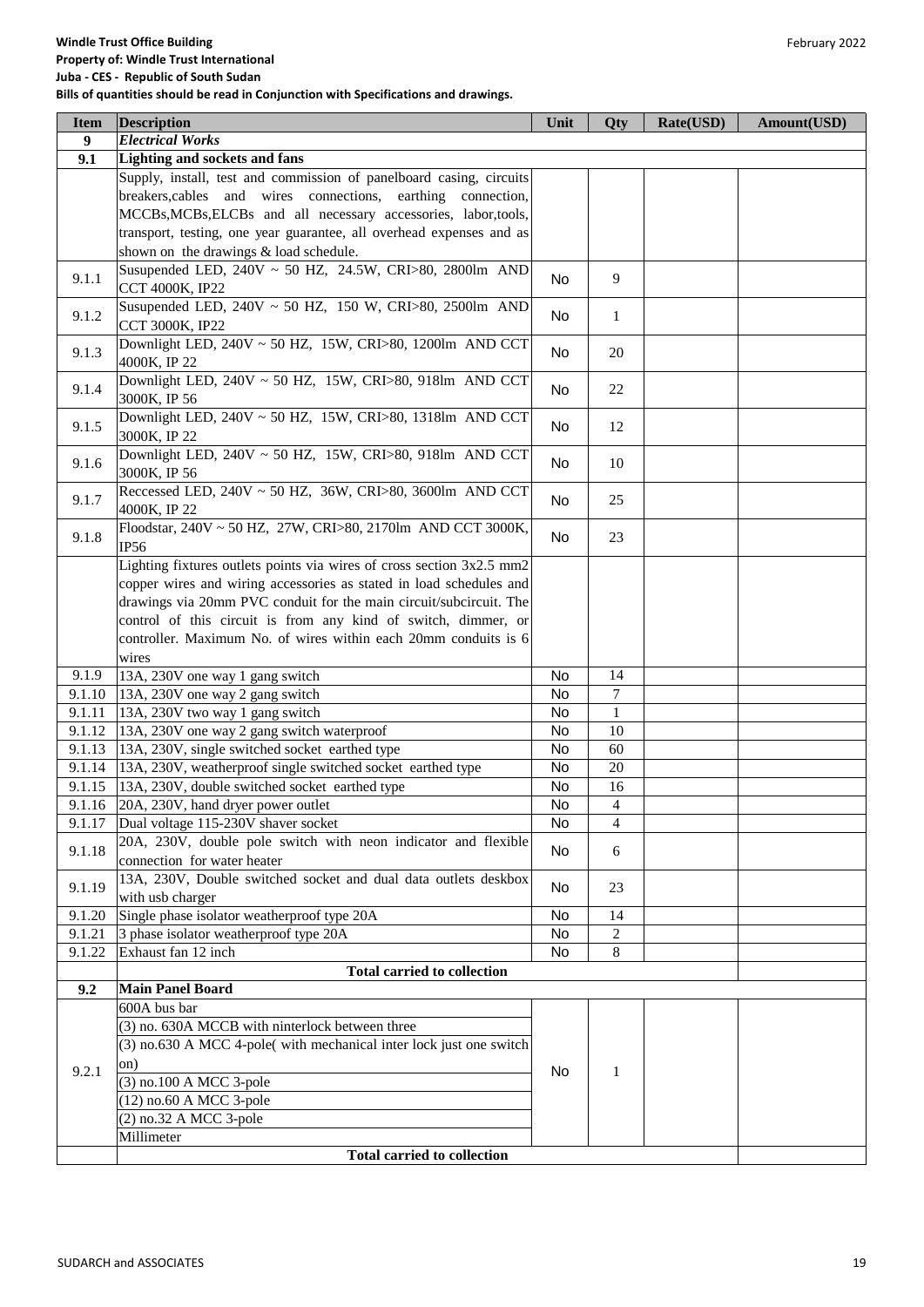| <b>Item</b> | Description                                                            | Unit       | Qty            | Rate(USD) | Amount(USD) |
|-------------|------------------------------------------------------------------------|------------|----------------|-----------|-------------|
| 9.3         | <b>Generators</b>                                                      |            |                |           |             |
|             | Supply install, connect test and commissioning 320KVA generator        |            |                |           |             |
| 9.3.1       | 415/240 V, 50HZ with water cool cat. prime or approved by              | No         | 1              |           |             |
|             | equivalent                                                             |            |                |           |             |
|             | <b>Total carried to collection</b>                                     |            |                |           |             |
| 9.4         | Lightening                                                             |            |                |           |             |
|             | Supply, install and connect the following lightening copper materials, |            |                |           |             |
|             | saddles, test clamps, cables, copper flat bar and accessories. The     |            |                |           |             |
|             | lightening system must be connected to all metatic equipment on roof.  |            |                |           |             |
|             | fares UK or approved by equivalent                                     |            |                |           |             |
| 9.4.1       | Air terminals complete with bas                                        |            |                |           |             |
| 9.4.2       | 3X25 mm <sup>2</sup> cu flat bar                                       |            |                |           |             |
| 9.4.3       | 70 mm <sup>2</sup> PVC copper conductor                                |            |                |           |             |
| 9.4.4       | test points                                                            | <b>JOB</b> | 1              |           |             |
| 9.4.5       | Earth rods 1200mm with coupler and clamp                               |            |                |           |             |
| 9.4.6       | Bar connector with wall plugs and nails                                |            |                |           |             |
|             | <b>Total carried to collection</b>                                     |            |                |           |             |
| 9.5         | <b>Earthling system</b>                                                |            |                |           |             |
|             | supply install and connect complete earthling system with resistance   |            |                |           |             |
| 9.5.1       | one ohm or less for each power supply and main panel board             | <b>JOB</b> | 1              |           |             |
|             | <b>Total carried to collection</b>                                     |            |                |           |             |
| 9.6         | <b>Transformer (Future)</b>                                            |            |                |           |             |
|             | Supply install, connect test and commissioning 500KVAtransformer       |            |                |           |             |
|             | with LV cables connection kits and all accessories                     |            |                |           |             |
| 9.6.1       |                                                                        | <b>JOB</b> | $\mathbf{1}$   |           |             |
|             |                                                                        |            |                |           |             |
|             | <b>Total carried to collection</b>                                     |            |                |           |             |
| 9.7         | <b>Fire Alarm System Works</b>                                         |            |                |           |             |
|             | Supply, install, test and comission complete addressable fire          |            |                |           |             |
|             | detection and alarm system comprising various types of smoke           |            |                |           |             |
|             | detectors, heat detectors, fire alarm control panel (FACP),            |            |                |           |             |
|             | Addressible alarm siren with light strobe including fire resistance    |            |                |           |             |
|             | cables 2C* 1.5mm2, boxes (conduits, conduit fittings, cabling, plugs,  |            |                |           |             |
|             | earthing, terminations, etc) and all other accessories as the          |            |                |           |             |
|             | specifications.                                                        |            |                |           |             |
| 9.7.1       | Fire alarm control panel (FACP)                                        | No         | $\mathbf{1}$   |           |             |
| 9.7.2       | Optical Smoke Detector (S)                                             | No         | 15             |           |             |
| 9.7.3       | Optical Heat Detector (S)                                              | No         | $\overline{2}$ |           |             |
| 9.7.4       | Fire Alarm Sounder with FLASHER                                        | No         | 3              |           |             |
| 9.7.5       | Break Glass call point                                                 | No         | 3              |           |             |
| 9.7.6       | Supply and install fire extinguisher complete it with all accessories  | No         | 15             |           |             |
|             | <b>Total carried to collection</b>                                     |            |                |           |             |
| 9.8         | <b>Telecommunication system</b>                                        |            |                |           |             |
|             | Supply, install, test, and commission a complete data & telephone      |            |                |           |             |
|             | outlet including all conduits, boxes, Cable Trunk, Fiber Obtic, Cat 6  |            |                |           |             |
|             | cables According to specifications and drawings. All Data outlets      |            |                |           |             |
|             | shall be numbered in sequence.                                         |            |                |           |             |
| 9.8.1       | Dual Telephone And Data Outlet Faceplate                               | No         | 30             |           |             |
| 9.8.2       | Data Outlet Faceplate                                                  | No         | 9              |           |             |
|             | Supply, install, test, and commission a rack cabinet with core switch, |            |                |           |             |
|             | 27U type as per approved including power strips, fans, all needed      |            |                |           |             |
| 9.8.3       | internal cables, cable ties, cable management trays (horizontal and    | <b>JOB</b> | $\mathbf{1}$   |           |             |
|             | vertical), connections and all accessories needed to complete the      |            |                |           |             |
|             | work as specified and as detailed on drawings.                         |            |                |           |             |
|             | Supply, install, test, and commission a 48 port switch as per approved |            |                |           |             |
|             |                                                                        |            |                |           |             |
| 9.8.4       | including patch cord and all accessories needed to complete the work.  | <b>JOB</b> | 1              |           |             |
|             | As specified and as detailed on drawings. 2xSFP                        |            |                |           |             |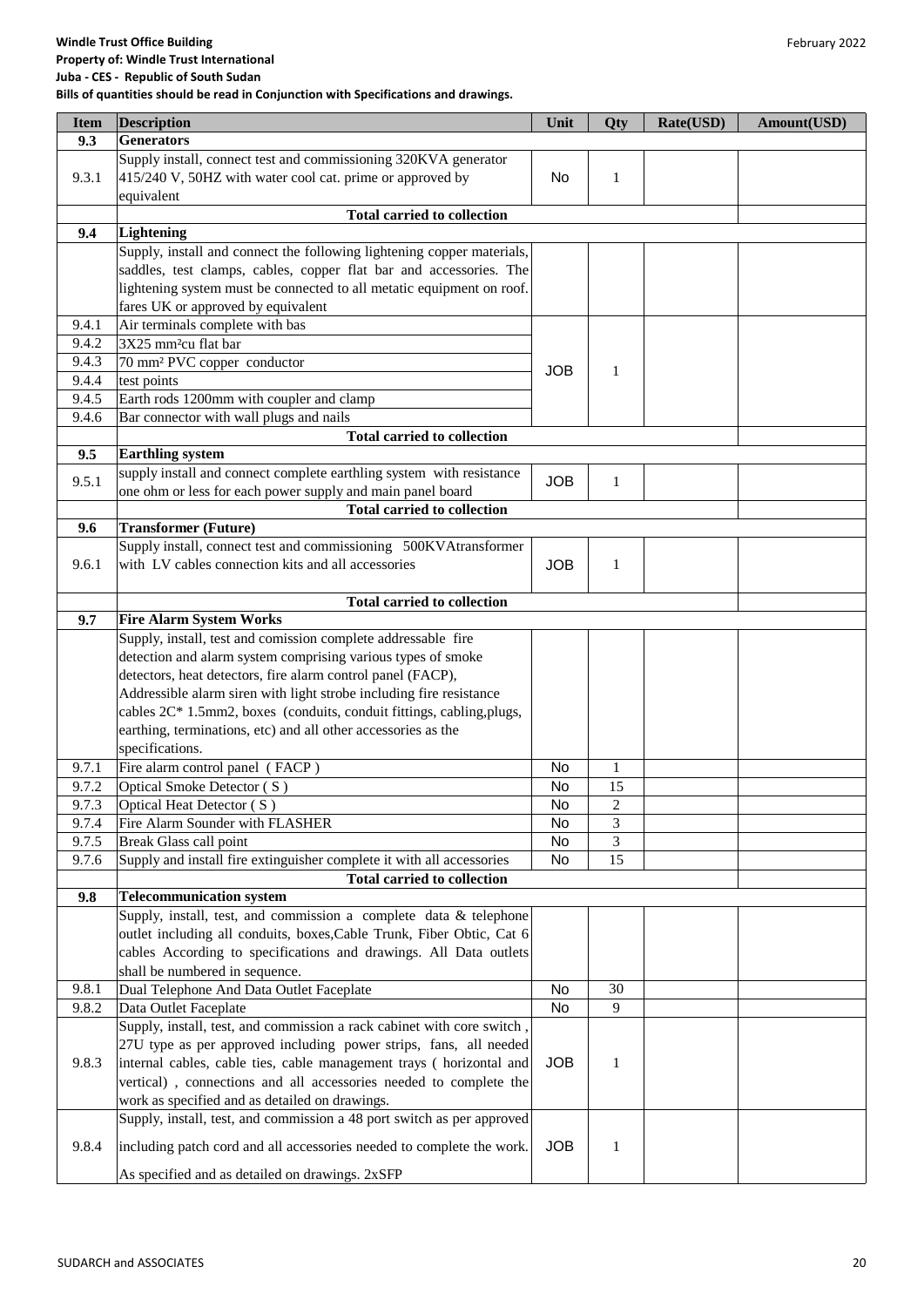| <b>Item</b> | <b>Description</b>                                                     | Unit       | <b>Qty</b>     | Rate(USD) | Amount(USD) |
|-------------|------------------------------------------------------------------------|------------|----------------|-----------|-------------|
|             | Supply, install, test, and commission a 48 port patch panel as per     |            |                |           |             |
| 9.8.5       | approved including patch cord and all accessories needed to complete   | <b>JOB</b> | 1              |           |             |
|             | the work. As specified and as detailed on drawings.                    |            |                |           |             |
|             | Supply, install, test, and commission a 48 port Fiber patch panel as   |            |                |           |             |
| 9.8.6       | per approved including patch cord and all accessories needed to        | <b>JOB</b> | 1              |           |             |
|             | complete the work. As specified and as detailed on drawings.           |            |                |           |             |
| 9.8.7       | Wireless Access Point                                                  | No         | 4              |           |             |
| 9.8.8       | Dual Telephone And Data Floor Box                                      | No         | 30             |           |             |
|             | <b>Total carried to collection</b>                                     |            |                |           |             |
| 9.9         | <b>Television system</b>                                               |            |                |           |             |
|             | Supply, installation, testing and commissioning of coaxial cable ,tape |            |                |           |             |
|             | off, splitter mounted on a GI outlet box with front plate and all      |            |                |           |             |
|             | necessary accessories complete as required including the termination   |            |                |           |             |
|             | of wires.                                                              |            |                |           |             |
| 9.9.1       | TV outlet                                                              | No.        | 12             |           |             |
| 9.9.2       | 130 cm Dish                                                            | No.        | 2              |           |             |
| 9.9.3       | Quad LNB                                                               | No.        | $\overline{c}$ |           |             |
|             |                                                                        |            | 3              |           |             |
| 9.9.4       | Cascadable Multiswitch 9 SAT+1TERR / 12 OUT                            | No.        |                |           |             |
|             | <b>Total carried to collection</b>                                     |            |                |           |             |
| 9.10        | <b>Puplic address system</b>                                           |            |                |           |             |
|             | Supply, installation, testing and commissioning of coaxial type ,tape  |            |                |           |             |
|             | off, splitter mounted on a GI outlet box with front plate and all      |            |                |           |             |
|             | necessary accessories complete as required including the termination   |            |                |           |             |
|             | of fire rated wires.                                                   |            |                |           |             |
| 9.10.1      | Ceiling Speakers 6 w                                                   | No.        | 15             |           |             |
| 9.10.2      | Voice Evacuation panel combined with FACP                              | No.        | $\mathbf{1}$   |           |             |
| 9.10.3      | volume control                                                         | No.        | $\mathbf{1}$   |           |             |
| 9.10.4      | Mic                                                                    | No.        | $\mathbf{1}$   |           |             |
| 9.10.5      | Amplifier as per number of speakers (240WATT)                          | No.        | $\mathbf{1}$   |           |             |
| 9.10.6      | <b>Sound Publication Center</b>                                        | No.        | 1              |           |             |
|             | <b>Total carried to collection</b>                                     |            |                |           |             |
| 9.11        | <b>Security system</b>                                                 |            |                |           |             |
|             | Supply, install, test, and commission a complete security system       |            |                |           |             |
|             | including all conduits, wires, boxes CAT6 cables According to          |            |                |           |             |
|             | specifications and drawings.                                           |            |                |           |             |
| 9.11.1      | Access control panel                                                   | No.        | $\mathbf{1}$   |           |             |
|             | 9.11.2 Access control panel per floor                                  | No.        | $\overline{c}$ |           |             |
| 9.11.3      | Access control reader                                                  | No.        | $\overline{4}$ |           |             |
| 9.11.4      | Electromagnetic Door Lock With Door Contact                            | No.        | 7              |           |             |
| 9.11.5      | <b>Request To Exit Push Botton</b>                                     | No.        | 8              |           |             |
|             | <b>Total carried to collection</b>                                     |            |                |           |             |
| 9.12        | IP closed circuit television (CCTV) system                             |            |                |           |             |
| 9.12.1      | NVR (Network Vedio Recorder) FHD, HDMI                                 | No         | 1              |           |             |
| 9.12.2      | <b>CCTV LED Monitor 55'</b>                                            | No         | $\mathbf{1}$   |           |             |
| 9.12.3      | IP Dome camera                                                         | No.        | 6              |           |             |
| 9.12.4      | IP Fixed outdoor day/night color camera complete , IP-65.              | No.        | 8              |           |             |
| 9.12.5      | POE Switch 24 Port                                                     | No.        | $\mathbf{1}$   |           |             |
|             | <b>Total carried to collection</b>                                     |            |                |           |             |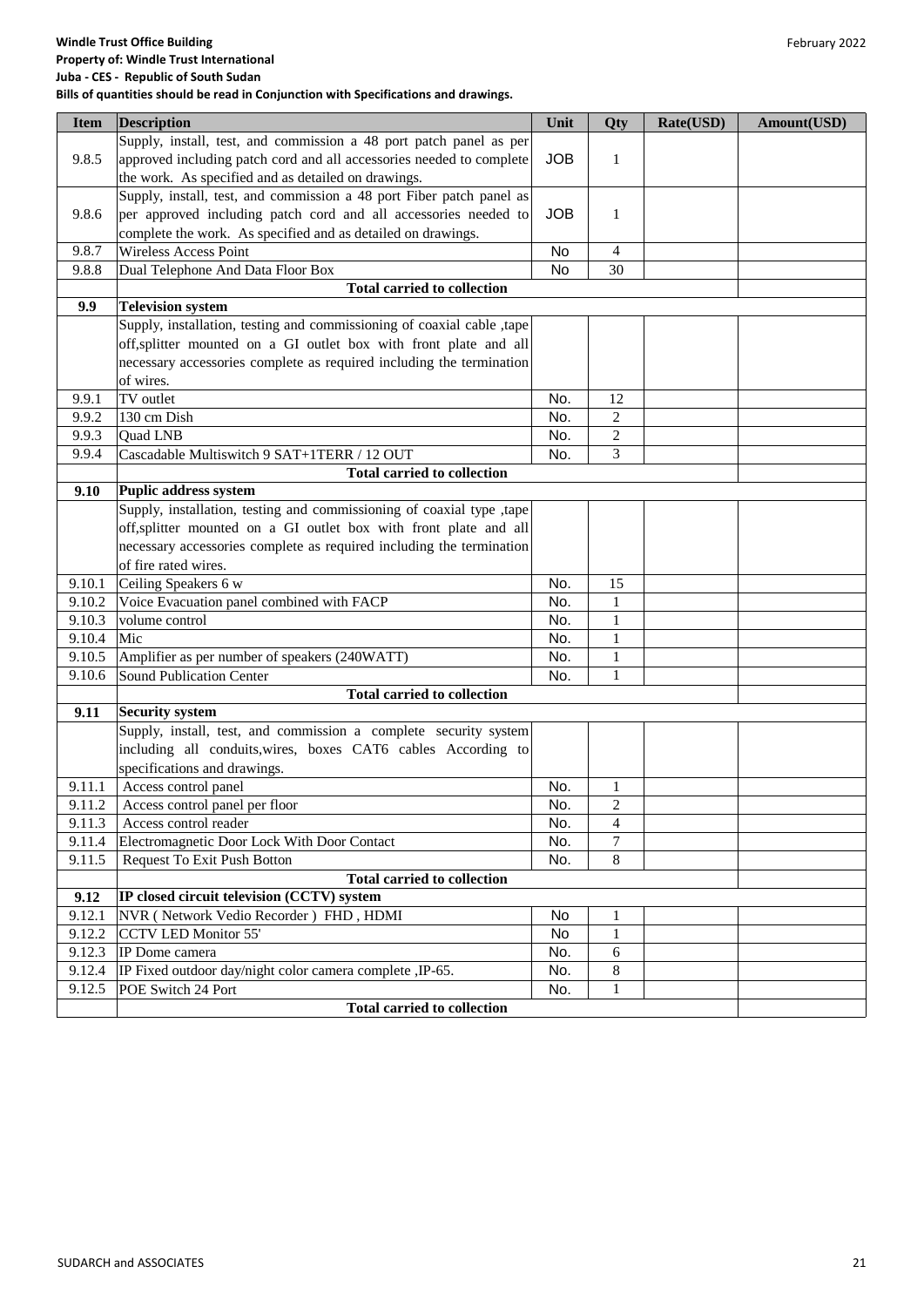| <b>Item</b> | <b>Description</b>                         | Amount(USD) |
|-------------|--------------------------------------------|-------------|
|             | <b>Collection</b>                          |             |
| 9           | <b>Electrical Works</b>                    |             |
| 9.1         | Lighting and sockets and fans              |             |
| 9.2         | Main Panel Board                           |             |
| 9.3         | Generators                                 |             |
| 9.4         | Lightening                                 |             |
| 9.5         | Earthling system                           |             |
| 9.6         | Transformer (Future)                       |             |
| 9.7         | Fire Alarm System Works                    |             |
| 9.8         | Telecommunication system                   |             |
| 9.9         | Television system                          |             |
| 9.10        | Puplic address system                      |             |
| 9.11        | Security system                            |             |
| 9.12        | IP closed circuit television (CCTV) system |             |
|             | <b>Total carried to Summary</b>            |             |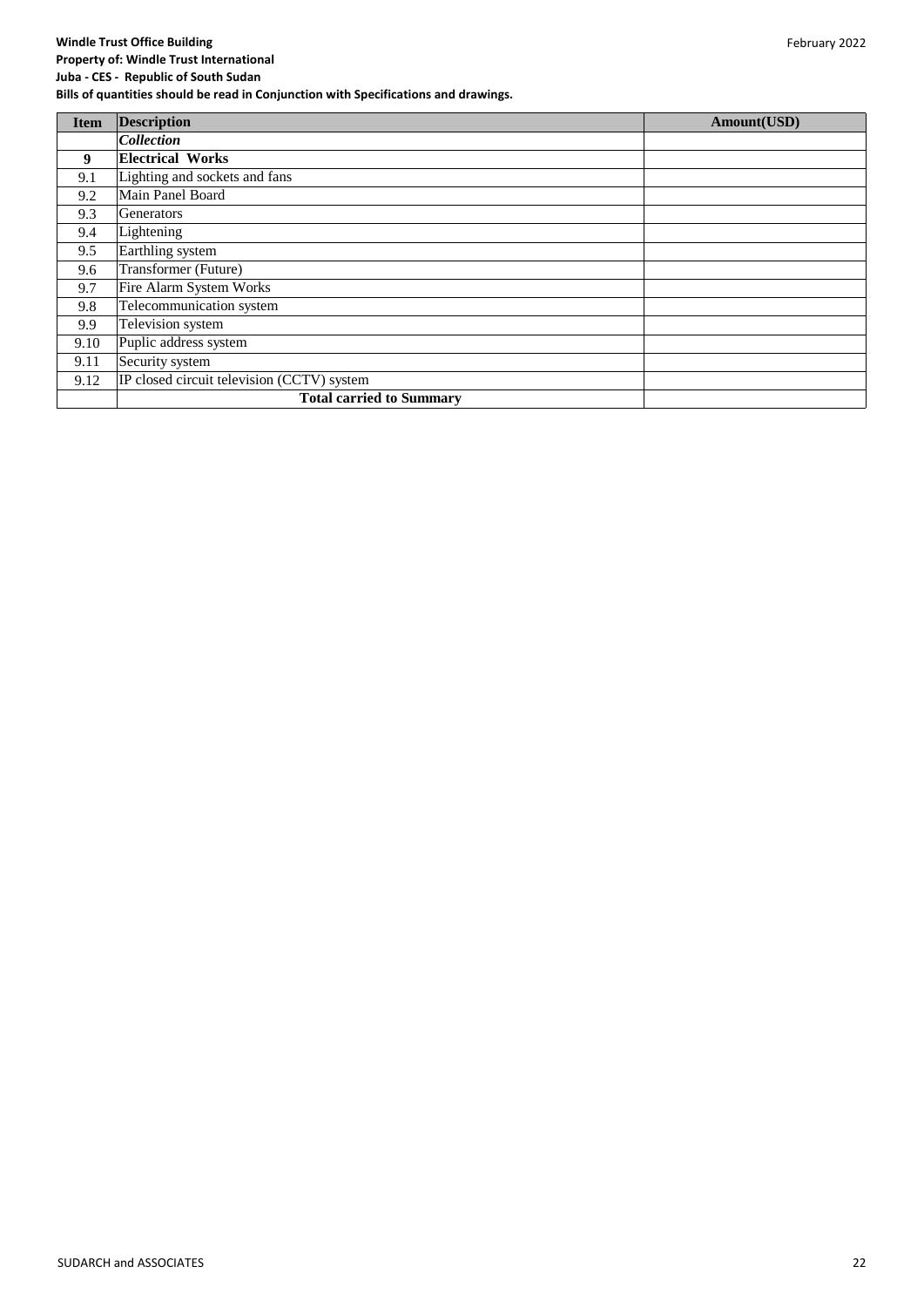| <b>Item</b> | <b>Description</b>                                                                                                                                                                                                                                                          | Unit       | Qty          | Rate(USD) | Amount(USD) |
|-------------|-----------------------------------------------------------------------------------------------------------------------------------------------------------------------------------------------------------------------------------------------------------------------------|------------|--------------|-----------|-------------|
| 10          | <b>Sanitary Works</b>                                                                                                                                                                                                                                                       |            |              |           |             |
| 10.1        | Supply and install heavy duty water supply pipes PP-R pipes class 3 PN 20<br>, from approved manufactures, complete with all necessary fittings, valves<br>for all kitchens and toilets and all general services as detailed in<br>specifications as shown in the drawings. | <b>JOB</b> |              |           |             |
| 10.2        | Provide and install complete heavy duty drainage pipes shall be U.P.V.C.<br>class 3 to BS4515 (6 bar) lay with all fittings including all bends, junction,<br>accessories, support $\dots$ etc. for complete work $\&$ according to the Engineer<br>approval                | <b>JOB</b> |              |           |             |
| 10.3        | Provide material for reinforced concrete manholes of with including all<br>excavation, back filling , concrete work, water proofing (Epoxy paint),<br>water seal internaly around the pipe with heavy duty cover and benchers to<br>the standard specifications             | No.        | 10           |           |             |
| 10.4        | Provide & install of high quality hand wash basin with all<br>accessories (supports, flexible connection) on granite worktop                                                                                                                                                | No.        | 12           |           |             |
| 10.5        | Ditto but on Granite worktop                                                                                                                                                                                                                                                | No.        | 2            |           |             |
| 10.6        | Provide $\&$ install of high quality WC, seat with all accessories                                                                                                                                                                                                          | No.        | 9            |           |             |
| 10.7        | Provide & install of high quality Urinal with all accessories                                                                                                                                                                                                               | No.        | 6            |           |             |
| 10.8        | Provide & install of Fix floor drain with all accessories for toilets &<br>kitchens size 20mm*20mm.                                                                                                                                                                         | No.        | 20           |           |             |
| 10.9        | Provide & Fix Conicoid Pre-caste Concrete Septic Tank                                                                                                                                                                                                                       | No.        | $\mathbf{1}$ |           |             |
|             | <b>Total carried to Summary</b>                                                                                                                                                                                                                                             |            |              |           |             |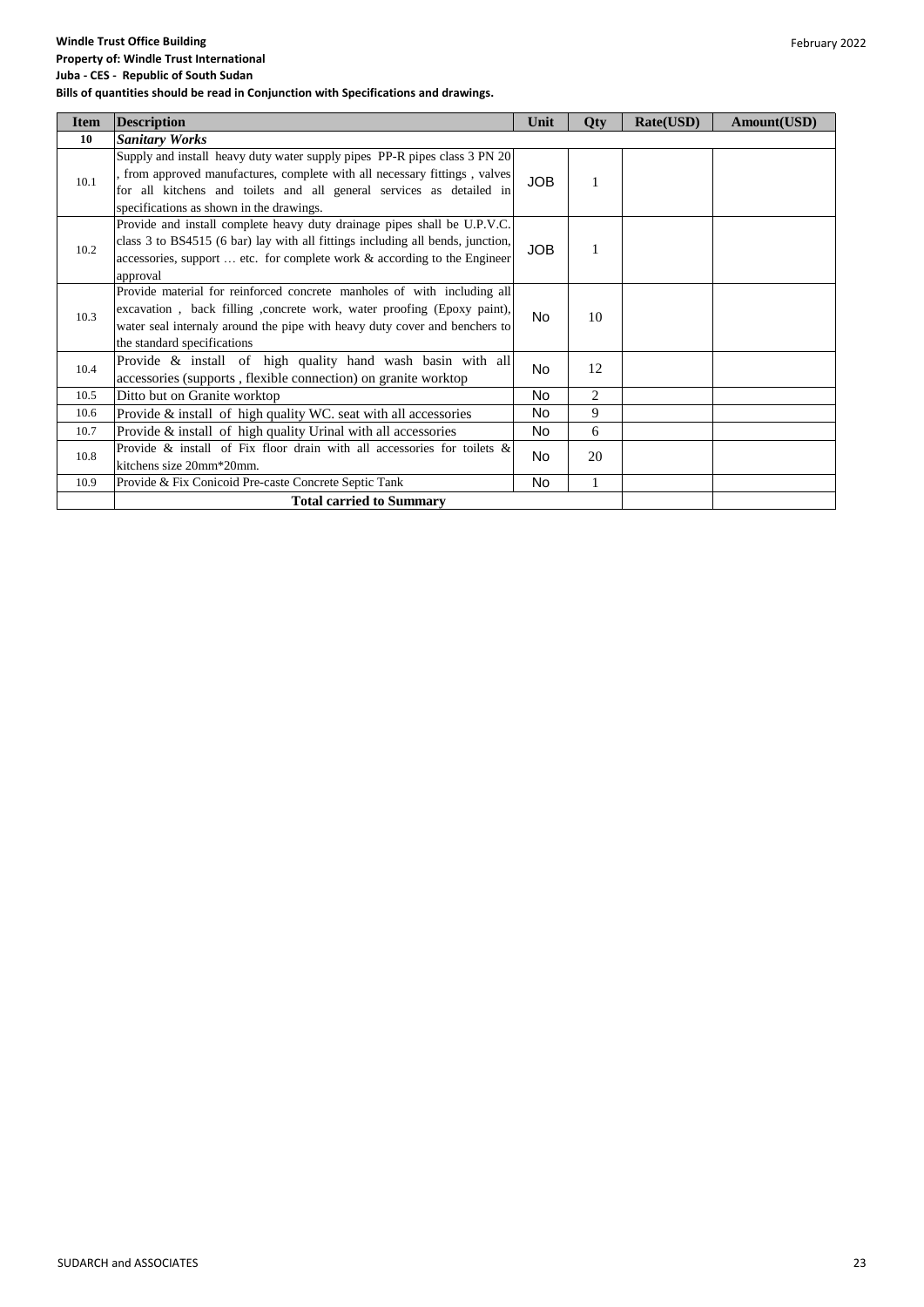#### **Windle Trust Office Building Property of: Windle Trust International Juba - CES - Republic of South Sudan Bills of quantities should be read in Conjunction with Specifications and drawings.**

| <b>Item</b> | <b>Description</b>                                                                                                                               | Unit       | Qty          | Rate(USD) | Amount(USD) |
|-------------|--------------------------------------------------------------------------------------------------------------------------------------------------|------------|--------------|-----------|-------------|
| 11          | <b>HVAC Works</b>                                                                                                                                |            |              |           |             |
| 11.1        | <b>AC Units</b>                                                                                                                                  |            |              |           |             |
|             | Supply, install, test & commission, split units (wall mounted type),                                                                             |            |              |           |             |
|             | with all accessories, supports and wiring, fittings, out site unit to                                                                            |            |              |           |             |
|             | suitable for high temperatures up to 50c°, equipped with                                                                                         |            |              |           |             |
|             | compressors ,DC fan motor, including power cables for power supply                                                                               |            |              |           |             |
|             |                                                                                                                                                  |            |              |           |             |
|             | from AC panel ,50Hz 380-417V, (Refer to HVAC Drawings)<br>Wall mounted type, nominal cooling capacity 18K BTU,                                   | No         | 18           |           |             |
| 11.1.1      | Wall mounted type, nominal cooling capacity 24K BTU,                                                                                             |            |              |           |             |
| 11.1.2      | Wall mounted type, nominal cooling capacity 36K BTU,                                                                                             | No         | 6            |           |             |
| 11.1.3      |                                                                                                                                                  | No         | $\mathbf{1}$ |           |             |
| 11.2        | <b>Total carried to collection</b><br><b>Piping System and Piping Insulation</b>                                                                 |            |              |           |             |
|             |                                                                                                                                                  |            |              |           |             |
|             | Supply, install, and test refrigerant piping, complete with hangers and<br>supports, fittings, accessories and as per the recommendations of the |            |              |           |             |
|             | equipment manufacturer, with leak testing to be carried out as per the                                                                           |            |              |           |             |
|             | recommendations of the manufacturer and to the satisfaction of the                                                                               |            |              |           |             |
|             | engineer.                                                                                                                                        |            |              |           |             |
| 11.2.1      | Refrigeration pipe & fittings & accessories                                                                                                      | <b>JOB</b> | $\mathbf{1}$ |           |             |
|             | Supply, install, and test condensate drain piping from PVC piping as                                                                             |            |              |           |             |
| 11.2.2      | per specifications, complete with fittings, accessories, connected to                                                                            | <b>JOB</b> | $\mathbf{1}$ |           |             |
|             | the nearest drain                                                                                                                                |            |              |           |             |
|             | <b>Total carried to collection</b>                                                                                                               |            |              |           |             |
| 11.3        | <b>Piping Insulation</b>                                                                                                                         |            |              |           |             |
|             | Supply, install, and cover thermal piping insulation for both                                                                                    |            |              |           |             |
|             | refrigerant and condensate drain piping in accordance with                                                                                       |            |              |           |             |
|             | specifications. Piping running outdoors or in machine room should<br>further be cladding by galvanized steel or aluminum.                        |            |              |           |             |
| 11.3.1      | Refrigeration piping insulation                                                                                                                  | <b>JOB</b> | $\mathbf{1}$ |           |             |
| 11.3.2      | Condensate drain piping insulation                                                                                                               | <b>JOB</b> | $\mathbf{1}$ |           |             |
|             | <b>Total carried to collection</b>                                                                                                               |            |              |           |             |
| 11.4        | <b>Duct Work</b>                                                                                                                                 |            |              |           |             |
|             | Supply and installation of galvanized steel ducting for air                                                                                      |            |              |           |             |
|             | conditioning and ventilation system low velocity according to                                                                                    |            |              |           |             |
|             | SMACNA standards including all volume dampers, splitter damper                                                                                   |            |              |           |             |
|             | beads, junctions, reducers, elbows, sealants, flexible joint supports as                                                                         |            |              |           |             |
|             | specified on the drawing, insulation to be fiber glass insulation for                                                                            |            |              |           |             |
| 11.4.1      | indoor unit ductwork with (25 thickness 24kb/m3 density). complete                                                                               | <b>JOB</b> | 1            |           |             |
|             | with glue and fixing pains as required , all plenum box shall be                                                                                 |            |              |           |             |
|             | internally insulated (25 thickness 24kb/m3 density, acoustic liner                                                                               |            |              |           |             |
|             | insulation), insulation for outdoor ductwork (50 thickness 48kb/m3                                                                               |            |              |           |             |
|             | density ), complete with glue and fixing pains as required $&0.6$ mm                                                                             |            |              |           |             |
|             | aluminum jacketing shall be including (duct gauge to be specified as<br>per standard)                                                            |            |              |           |             |
|             | <b>Total carried to collection</b>                                                                                                               |            |              |           |             |
| 11.5        | <b>Exhaust Fan</b>                                                                                                                               |            |              |           |             |
|             | Supply and installation of wall-mounted exhaust fan with all wiring,                                                                             |            |              |           |             |
|             | gravity shutter support, electric connection, control, disconnect                                                                                |            |              |           |             |
|             | switch, flexible connections, with all necessary accessories as                                                                                  |            |              |           |             |
|             | specified and shown on drawings and specifications.                                                                                              |            |              |           |             |
| 11.5.1      | wall mounted exhaust fan, 240V, 50CFM                                                                                                            | No         | 8            |           |             |
|             | <b>Total carried to collection</b>                                                                                                               |            |              |           |             |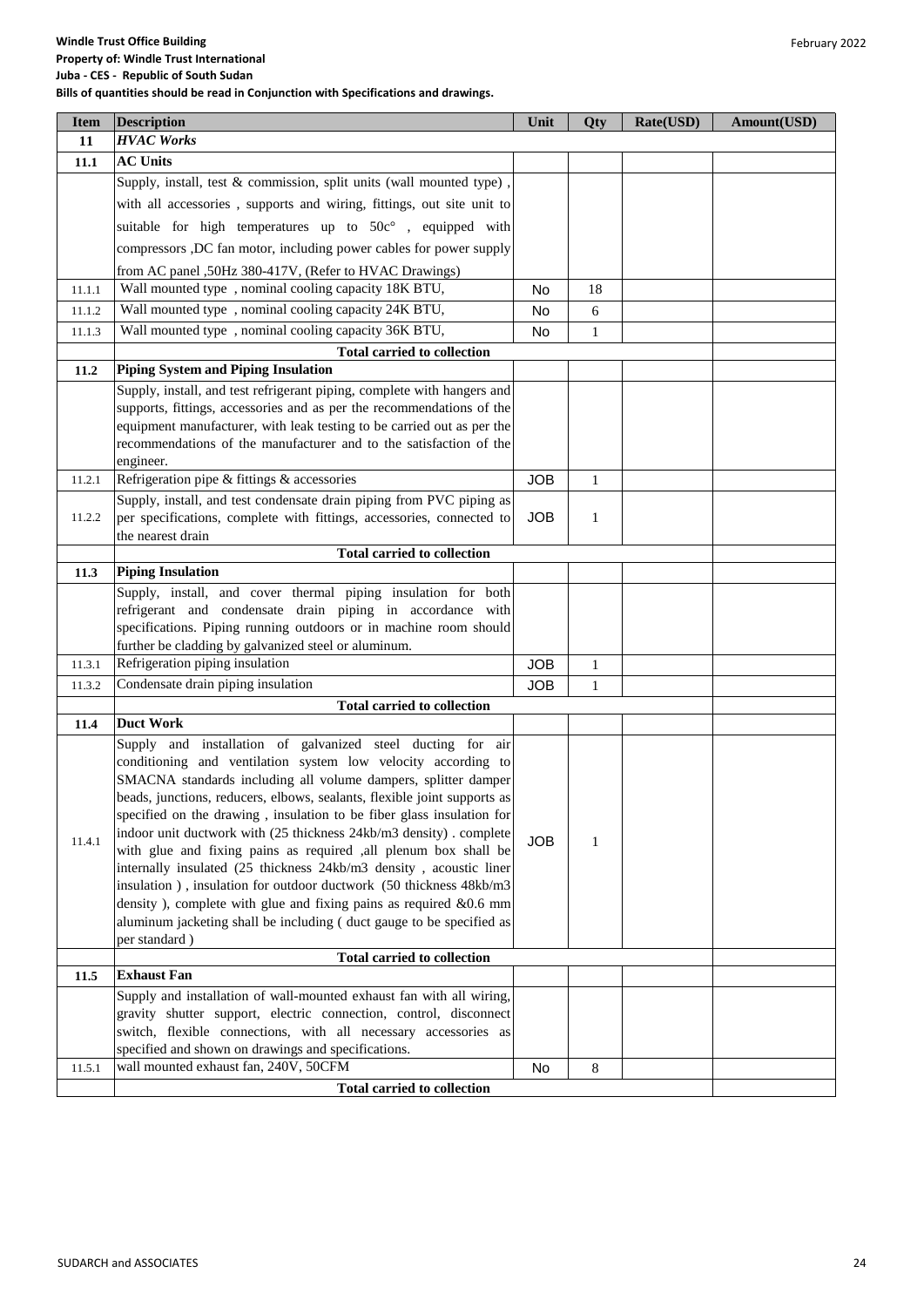#### **Windle Trust Office Building Property of: Windle Trust International**

**Juba - CES - Republic of South Sudan**

| <b>Item</b> | <b>Description</b>                  | Amount(USD) |
|-------------|-------------------------------------|-------------|
|             | <b>Collection</b>                   |             |
| 11          | <b>HVAC WORK</b>                    |             |
| 11.1        | <b>AC Units</b>                     |             |
| 11.2        | Piping System and Piping Insulation |             |
| 11.3        | Piping Insulation                   |             |
| 11.4        | Duct Work                           |             |
| 11.5        | Exhaust Fan                         |             |
|             | <b>Total carried to Summary</b>     |             |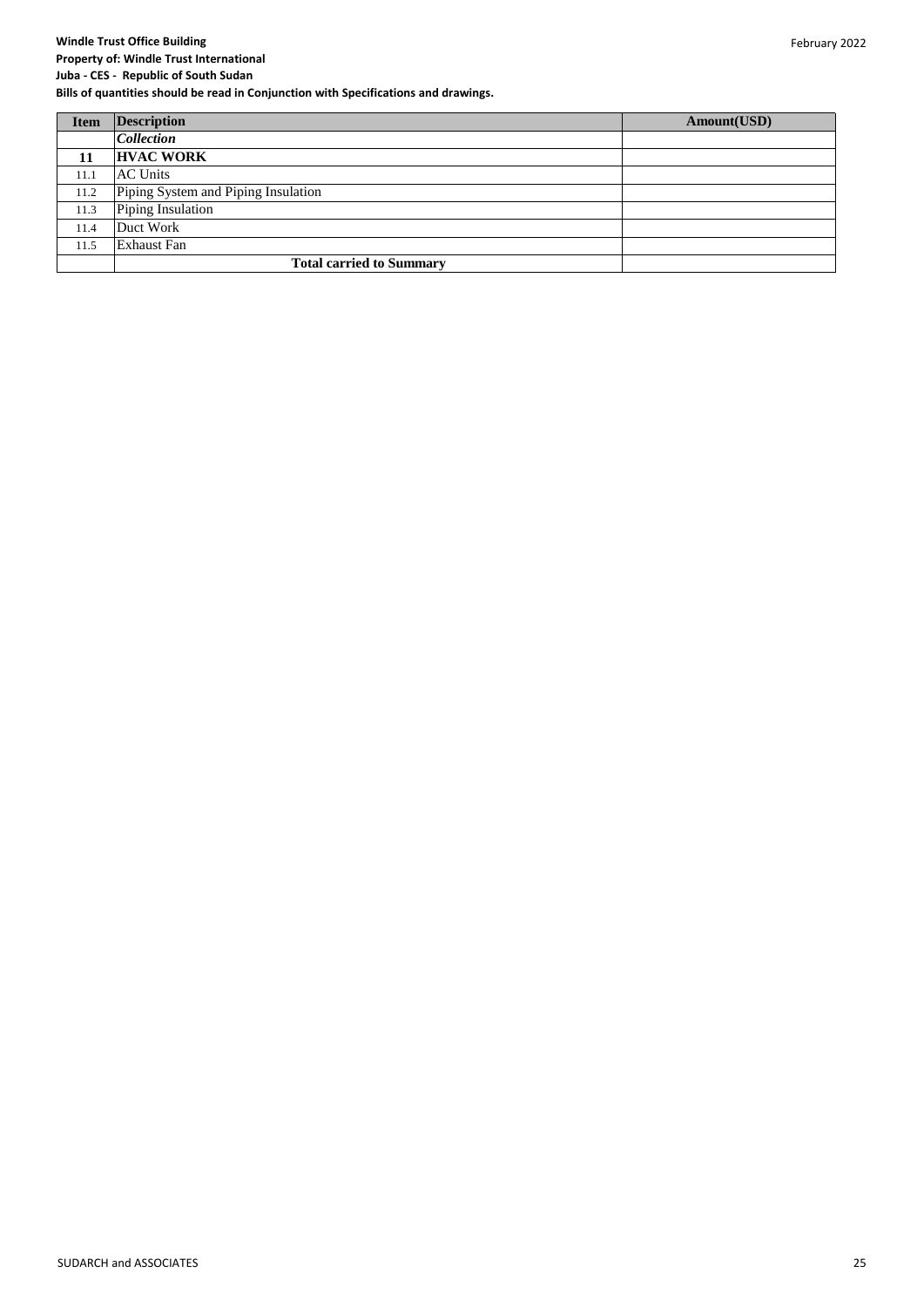| 12<br>12.1<br><b>Excavations &amp; Earth work</b><br>Excavation for strip foundation and sub-structure complete for the site<br>works as per drawings and engineer instructions. Including the<br>removal of excavated materials to a location approved by local<br>authorities. The following excavations are measured net and are to<br>include any necessary planking, strutting, disposal and filling of soil.<br>Excavate for strip foundations 70 cm width from natural ground level<br>below to1.0 m depth or as specified on site to reach unbisturbed earth<br>12.1.1<br>ML<br>80<br>level for boundary wall.<br>Backfill & compact in layers not exceeding 20 cm thickness for<br>M <sup>3</sup><br>12.1.2<br>14<br>foundation using excavated material for strip foundation.<br>M <sup>3</sup><br>Cart & Remove away extra excavated soil<br>42<br>12.1.3<br><b>Total carried to collection</b><br><b>Concrete Works</b><br>12.2<br>12.2.1<br><b>Plain Concrete</b><br>Provide & Mix and cast in position plain concrete Grade 15 for the<br>following:<br>5 cm thickness blinding below foundation<br>M <sup>2</sup><br>56<br>12.2.1.1<br><b>Total carried to collection</b><br><b>Reinforced Concrete:</b><br>12.2.2<br>Provide all materials Mix and cast in position (as per drawing)<br>reinforced concrete minimum strenght 30kg/cm3 using OPC cement<br>including reinforcement and work for the following :-<br>Reinforced Concrete grade beam 20*40 cm<br><b>ML</b><br>12.2.2.1<br>80<br><b>Total carried to collection</b><br>12.3<br><b>Brick Works</b><br>Provide & Build 2 1/2 brick wall (or equivalent stone) in 1:5 mix<br>12.3.1<br>ML<br>80<br>cement sand mortar for strip foundation.<br>Ditto but 2 brick wall for strip foundation<br>ML<br>80<br>12.3.2<br>Provide & Build 20 cm thick brick walls in 1:6 mix cement sand<br>M <sup>2</sup><br>12.3.3<br>160<br>mortar for boundary wall<br><b>Total carried to collection</b><br><b>Plaster Works</b><br>12.4<br>Provide & Plaster 200 mm thick in 1:6 cement and sand mortar on<br>M <sup>2</sup><br>12.4.1<br>160<br>external walls<br><b>Total carried to collection</b><br>12.5<br><b>Painting Works</b><br>Provide & paint 3 coats high quality pomastic paint in white colour or<br>M <sup>2</sup><br>12.5.1<br>160<br>other approved colour to reach smooth finishes for internal walls<br><b>Total carried to collection</b><br><b>Pavior Works</b><br>12.6<br>Provide & Lay 60x60 cm Concrete Tiles<br>M <sup>2</sup><br>12.6.1<br>97<br>Provide & Lay 1200x1200 cm cast-in-situ Terazzo Tiles<br>M <sup>2</sup><br>74<br>12.6.2<br>Provide & Lay Granite Tread size 30x120 x3 cm & Riser size<br>$8\,$<br>12.6.3<br>No<br>16x120x2 cm<br>Provide & Lay Granite Tread size 30x150 x3 cm & Riser size<br>No<br>$\overline{4}$<br>12.6.4<br>16x150x2 cm<br>Provide & Lay Granite Tread size 30x300 x3 cm & Riser size<br>$\overline{4}$<br>12.6.5<br>No<br>16x300x2 cm<br><b>Total carried to collection</b> | <b>Item</b> | <b>Description</b> | Unit | Qty | Rate(USD) | Amount(USD) |
|--------------------------------------------------------------------------------------------------------------------------------------------------------------------------------------------------------------------------------------------------------------------------------------------------------------------------------------------------------------------------------------------------------------------------------------------------------------------------------------------------------------------------------------------------------------------------------------------------------------------------------------------------------------------------------------------------------------------------------------------------------------------------------------------------------------------------------------------------------------------------------------------------------------------------------------------------------------------------------------------------------------------------------------------------------------------------------------------------------------------------------------------------------------------------------------------------------------------------------------------------------------------------------------------------------------------------------------------------------------------------------------------------------------------------------------------------------------------------------------------------------------------------------------------------------------------------------------------------------------------------------------------------------------------------------------------------------------------------------------------------------------------------------------------------------------------------------------------------------------------------------------------------------------------------------------------------------------------------------------------------------------------------------------------------------------------------------------------------------------------------------------------------------------------------------------------------------------------------------------------------------------------------------------------------------------------------------------------------------------------------------------------------------------------------------------------------------------------------------------------------------------------------------------------------------------------------------------------------------------------------------------------------------------------------------------------------------------------------------------------------------------------------------------------------------------------------------------------------------------------------------------------------------------------------------------------------------------------------------------------------------|-------------|--------------------|------|-----|-----------|-------------|
|                                                                                                                                                                                                                                                                                                                                                                                                                                                                                                                                                                                                                                                                                                                                                                                                                                                                                                                                                                                                                                                                                                                                                                                                                                                                                                                                                                                                                                                                                                                                                                                                                                                                                                                                                                                                                                                                                                                                                                                                                                                                                                                                                                                                                                                                                                                                                                                                                                                                                                                                                                                                                                                                                                                                                                                                                                                                                                                                                                                                        |             | <b>Site Works</b>  |      |     |           |             |
|                                                                                                                                                                                                                                                                                                                                                                                                                                                                                                                                                                                                                                                                                                                                                                                                                                                                                                                                                                                                                                                                                                                                                                                                                                                                                                                                                                                                                                                                                                                                                                                                                                                                                                                                                                                                                                                                                                                                                                                                                                                                                                                                                                                                                                                                                                                                                                                                                                                                                                                                                                                                                                                                                                                                                                                                                                                                                                                                                                                                        |             |                    |      |     |           |             |
|                                                                                                                                                                                                                                                                                                                                                                                                                                                                                                                                                                                                                                                                                                                                                                                                                                                                                                                                                                                                                                                                                                                                                                                                                                                                                                                                                                                                                                                                                                                                                                                                                                                                                                                                                                                                                                                                                                                                                                                                                                                                                                                                                                                                                                                                                                                                                                                                                                                                                                                                                                                                                                                                                                                                                                                                                                                                                                                                                                                                        |             |                    |      |     |           |             |
|                                                                                                                                                                                                                                                                                                                                                                                                                                                                                                                                                                                                                                                                                                                                                                                                                                                                                                                                                                                                                                                                                                                                                                                                                                                                                                                                                                                                                                                                                                                                                                                                                                                                                                                                                                                                                                                                                                                                                                                                                                                                                                                                                                                                                                                                                                                                                                                                                                                                                                                                                                                                                                                                                                                                                                                                                                                                                                                                                                                                        |             |                    |      |     |           |             |
|                                                                                                                                                                                                                                                                                                                                                                                                                                                                                                                                                                                                                                                                                                                                                                                                                                                                                                                                                                                                                                                                                                                                                                                                                                                                                                                                                                                                                                                                                                                                                                                                                                                                                                                                                                                                                                                                                                                                                                                                                                                                                                                                                                                                                                                                                                                                                                                                                                                                                                                                                                                                                                                                                                                                                                                                                                                                                                                                                                                                        |             |                    |      |     |           |             |
|                                                                                                                                                                                                                                                                                                                                                                                                                                                                                                                                                                                                                                                                                                                                                                                                                                                                                                                                                                                                                                                                                                                                                                                                                                                                                                                                                                                                                                                                                                                                                                                                                                                                                                                                                                                                                                                                                                                                                                                                                                                                                                                                                                                                                                                                                                                                                                                                                                                                                                                                                                                                                                                                                                                                                                                                                                                                                                                                                                                                        |             |                    |      |     |           |             |
|                                                                                                                                                                                                                                                                                                                                                                                                                                                                                                                                                                                                                                                                                                                                                                                                                                                                                                                                                                                                                                                                                                                                                                                                                                                                                                                                                                                                                                                                                                                                                                                                                                                                                                                                                                                                                                                                                                                                                                                                                                                                                                                                                                                                                                                                                                                                                                                                                                                                                                                                                                                                                                                                                                                                                                                                                                                                                                                                                                                                        |             |                    |      |     |           |             |
|                                                                                                                                                                                                                                                                                                                                                                                                                                                                                                                                                                                                                                                                                                                                                                                                                                                                                                                                                                                                                                                                                                                                                                                                                                                                                                                                                                                                                                                                                                                                                                                                                                                                                                                                                                                                                                                                                                                                                                                                                                                                                                                                                                                                                                                                                                                                                                                                                                                                                                                                                                                                                                                                                                                                                                                                                                                                                                                                                                                                        |             |                    |      |     |           |             |
|                                                                                                                                                                                                                                                                                                                                                                                                                                                                                                                                                                                                                                                                                                                                                                                                                                                                                                                                                                                                                                                                                                                                                                                                                                                                                                                                                                                                                                                                                                                                                                                                                                                                                                                                                                                                                                                                                                                                                                                                                                                                                                                                                                                                                                                                                                                                                                                                                                                                                                                                                                                                                                                                                                                                                                                                                                                                                                                                                                                                        |             |                    |      |     |           |             |
|                                                                                                                                                                                                                                                                                                                                                                                                                                                                                                                                                                                                                                                                                                                                                                                                                                                                                                                                                                                                                                                                                                                                                                                                                                                                                                                                                                                                                                                                                                                                                                                                                                                                                                                                                                                                                                                                                                                                                                                                                                                                                                                                                                                                                                                                                                                                                                                                                                                                                                                                                                                                                                                                                                                                                                                                                                                                                                                                                                                                        |             |                    |      |     |           |             |
|                                                                                                                                                                                                                                                                                                                                                                                                                                                                                                                                                                                                                                                                                                                                                                                                                                                                                                                                                                                                                                                                                                                                                                                                                                                                                                                                                                                                                                                                                                                                                                                                                                                                                                                                                                                                                                                                                                                                                                                                                                                                                                                                                                                                                                                                                                                                                                                                                                                                                                                                                                                                                                                                                                                                                                                                                                                                                                                                                                                                        |             |                    |      |     |           |             |
|                                                                                                                                                                                                                                                                                                                                                                                                                                                                                                                                                                                                                                                                                                                                                                                                                                                                                                                                                                                                                                                                                                                                                                                                                                                                                                                                                                                                                                                                                                                                                                                                                                                                                                                                                                                                                                                                                                                                                                                                                                                                                                                                                                                                                                                                                                                                                                                                                                                                                                                                                                                                                                                                                                                                                                                                                                                                                                                                                                                                        |             |                    |      |     |           |             |
|                                                                                                                                                                                                                                                                                                                                                                                                                                                                                                                                                                                                                                                                                                                                                                                                                                                                                                                                                                                                                                                                                                                                                                                                                                                                                                                                                                                                                                                                                                                                                                                                                                                                                                                                                                                                                                                                                                                                                                                                                                                                                                                                                                                                                                                                                                                                                                                                                                                                                                                                                                                                                                                                                                                                                                                                                                                                                                                                                                                                        |             |                    |      |     |           |             |
|                                                                                                                                                                                                                                                                                                                                                                                                                                                                                                                                                                                                                                                                                                                                                                                                                                                                                                                                                                                                                                                                                                                                                                                                                                                                                                                                                                                                                                                                                                                                                                                                                                                                                                                                                                                                                                                                                                                                                                                                                                                                                                                                                                                                                                                                                                                                                                                                                                                                                                                                                                                                                                                                                                                                                                                                                                                                                                                                                                                                        |             |                    |      |     |           |             |
|                                                                                                                                                                                                                                                                                                                                                                                                                                                                                                                                                                                                                                                                                                                                                                                                                                                                                                                                                                                                                                                                                                                                                                                                                                                                                                                                                                                                                                                                                                                                                                                                                                                                                                                                                                                                                                                                                                                                                                                                                                                                                                                                                                                                                                                                                                                                                                                                                                                                                                                                                                                                                                                                                                                                                                                                                                                                                                                                                                                                        |             |                    |      |     |           |             |
|                                                                                                                                                                                                                                                                                                                                                                                                                                                                                                                                                                                                                                                                                                                                                                                                                                                                                                                                                                                                                                                                                                                                                                                                                                                                                                                                                                                                                                                                                                                                                                                                                                                                                                                                                                                                                                                                                                                                                                                                                                                                                                                                                                                                                                                                                                                                                                                                                                                                                                                                                                                                                                                                                                                                                                                                                                                                                                                                                                                                        |             |                    |      |     |           |             |
|                                                                                                                                                                                                                                                                                                                                                                                                                                                                                                                                                                                                                                                                                                                                                                                                                                                                                                                                                                                                                                                                                                                                                                                                                                                                                                                                                                                                                                                                                                                                                                                                                                                                                                                                                                                                                                                                                                                                                                                                                                                                                                                                                                                                                                                                                                                                                                                                                                                                                                                                                                                                                                                                                                                                                                                                                                                                                                                                                                                                        |             |                    |      |     |           |             |
|                                                                                                                                                                                                                                                                                                                                                                                                                                                                                                                                                                                                                                                                                                                                                                                                                                                                                                                                                                                                                                                                                                                                                                                                                                                                                                                                                                                                                                                                                                                                                                                                                                                                                                                                                                                                                                                                                                                                                                                                                                                                                                                                                                                                                                                                                                                                                                                                                                                                                                                                                                                                                                                                                                                                                                                                                                                                                                                                                                                                        |             |                    |      |     |           |             |
|                                                                                                                                                                                                                                                                                                                                                                                                                                                                                                                                                                                                                                                                                                                                                                                                                                                                                                                                                                                                                                                                                                                                                                                                                                                                                                                                                                                                                                                                                                                                                                                                                                                                                                                                                                                                                                                                                                                                                                                                                                                                                                                                                                                                                                                                                                                                                                                                                                                                                                                                                                                                                                                                                                                                                                                                                                                                                                                                                                                                        |             |                    |      |     |           |             |
|                                                                                                                                                                                                                                                                                                                                                                                                                                                                                                                                                                                                                                                                                                                                                                                                                                                                                                                                                                                                                                                                                                                                                                                                                                                                                                                                                                                                                                                                                                                                                                                                                                                                                                                                                                                                                                                                                                                                                                                                                                                                                                                                                                                                                                                                                                                                                                                                                                                                                                                                                                                                                                                                                                                                                                                                                                                                                                                                                                                                        |             |                    |      |     |           |             |
|                                                                                                                                                                                                                                                                                                                                                                                                                                                                                                                                                                                                                                                                                                                                                                                                                                                                                                                                                                                                                                                                                                                                                                                                                                                                                                                                                                                                                                                                                                                                                                                                                                                                                                                                                                                                                                                                                                                                                                                                                                                                                                                                                                                                                                                                                                                                                                                                                                                                                                                                                                                                                                                                                                                                                                                                                                                                                                                                                                                                        |             |                    |      |     |           |             |
|                                                                                                                                                                                                                                                                                                                                                                                                                                                                                                                                                                                                                                                                                                                                                                                                                                                                                                                                                                                                                                                                                                                                                                                                                                                                                                                                                                                                                                                                                                                                                                                                                                                                                                                                                                                                                                                                                                                                                                                                                                                                                                                                                                                                                                                                                                                                                                                                                                                                                                                                                                                                                                                                                                                                                                                                                                                                                                                                                                                                        |             |                    |      |     |           |             |
|                                                                                                                                                                                                                                                                                                                                                                                                                                                                                                                                                                                                                                                                                                                                                                                                                                                                                                                                                                                                                                                                                                                                                                                                                                                                                                                                                                                                                                                                                                                                                                                                                                                                                                                                                                                                                                                                                                                                                                                                                                                                                                                                                                                                                                                                                                                                                                                                                                                                                                                                                                                                                                                                                                                                                                                                                                                                                                                                                                                                        |             |                    |      |     |           |             |
|                                                                                                                                                                                                                                                                                                                                                                                                                                                                                                                                                                                                                                                                                                                                                                                                                                                                                                                                                                                                                                                                                                                                                                                                                                                                                                                                                                                                                                                                                                                                                                                                                                                                                                                                                                                                                                                                                                                                                                                                                                                                                                                                                                                                                                                                                                                                                                                                                                                                                                                                                                                                                                                                                                                                                                                                                                                                                                                                                                                                        |             |                    |      |     |           |             |
|                                                                                                                                                                                                                                                                                                                                                                                                                                                                                                                                                                                                                                                                                                                                                                                                                                                                                                                                                                                                                                                                                                                                                                                                                                                                                                                                                                                                                                                                                                                                                                                                                                                                                                                                                                                                                                                                                                                                                                                                                                                                                                                                                                                                                                                                                                                                                                                                                                                                                                                                                                                                                                                                                                                                                                                                                                                                                                                                                                                                        |             |                    |      |     |           |             |
|                                                                                                                                                                                                                                                                                                                                                                                                                                                                                                                                                                                                                                                                                                                                                                                                                                                                                                                                                                                                                                                                                                                                                                                                                                                                                                                                                                                                                                                                                                                                                                                                                                                                                                                                                                                                                                                                                                                                                                                                                                                                                                                                                                                                                                                                                                                                                                                                                                                                                                                                                                                                                                                                                                                                                                                                                                                                                                                                                                                                        |             |                    |      |     |           |             |
|                                                                                                                                                                                                                                                                                                                                                                                                                                                                                                                                                                                                                                                                                                                                                                                                                                                                                                                                                                                                                                                                                                                                                                                                                                                                                                                                                                                                                                                                                                                                                                                                                                                                                                                                                                                                                                                                                                                                                                                                                                                                                                                                                                                                                                                                                                                                                                                                                                                                                                                                                                                                                                                                                                                                                                                                                                                                                                                                                                                                        |             |                    |      |     |           |             |
|                                                                                                                                                                                                                                                                                                                                                                                                                                                                                                                                                                                                                                                                                                                                                                                                                                                                                                                                                                                                                                                                                                                                                                                                                                                                                                                                                                                                                                                                                                                                                                                                                                                                                                                                                                                                                                                                                                                                                                                                                                                                                                                                                                                                                                                                                                                                                                                                                                                                                                                                                                                                                                                                                                                                                                                                                                                                                                                                                                                                        |             |                    |      |     |           |             |
|                                                                                                                                                                                                                                                                                                                                                                                                                                                                                                                                                                                                                                                                                                                                                                                                                                                                                                                                                                                                                                                                                                                                                                                                                                                                                                                                                                                                                                                                                                                                                                                                                                                                                                                                                                                                                                                                                                                                                                                                                                                                                                                                                                                                                                                                                                                                                                                                                                                                                                                                                                                                                                                                                                                                                                                                                                                                                                                                                                                                        |             |                    |      |     |           |             |
|                                                                                                                                                                                                                                                                                                                                                                                                                                                                                                                                                                                                                                                                                                                                                                                                                                                                                                                                                                                                                                                                                                                                                                                                                                                                                                                                                                                                                                                                                                                                                                                                                                                                                                                                                                                                                                                                                                                                                                                                                                                                                                                                                                                                                                                                                                                                                                                                                                                                                                                                                                                                                                                                                                                                                                                                                                                                                                                                                                                                        |             |                    |      |     |           |             |
|                                                                                                                                                                                                                                                                                                                                                                                                                                                                                                                                                                                                                                                                                                                                                                                                                                                                                                                                                                                                                                                                                                                                                                                                                                                                                                                                                                                                                                                                                                                                                                                                                                                                                                                                                                                                                                                                                                                                                                                                                                                                                                                                                                                                                                                                                                                                                                                                                                                                                                                                                                                                                                                                                                                                                                                                                                                                                                                                                                                                        |             |                    |      |     |           |             |
|                                                                                                                                                                                                                                                                                                                                                                                                                                                                                                                                                                                                                                                                                                                                                                                                                                                                                                                                                                                                                                                                                                                                                                                                                                                                                                                                                                                                                                                                                                                                                                                                                                                                                                                                                                                                                                                                                                                                                                                                                                                                                                                                                                                                                                                                                                                                                                                                                                                                                                                                                                                                                                                                                                                                                                                                                                                                                                                                                                                                        |             |                    |      |     |           |             |
|                                                                                                                                                                                                                                                                                                                                                                                                                                                                                                                                                                                                                                                                                                                                                                                                                                                                                                                                                                                                                                                                                                                                                                                                                                                                                                                                                                                                                                                                                                                                                                                                                                                                                                                                                                                                                                                                                                                                                                                                                                                                                                                                                                                                                                                                                                                                                                                                                                                                                                                                                                                                                                                                                                                                                                                                                                                                                                                                                                                                        |             |                    |      |     |           |             |
|                                                                                                                                                                                                                                                                                                                                                                                                                                                                                                                                                                                                                                                                                                                                                                                                                                                                                                                                                                                                                                                                                                                                                                                                                                                                                                                                                                                                                                                                                                                                                                                                                                                                                                                                                                                                                                                                                                                                                                                                                                                                                                                                                                                                                                                                                                                                                                                                                                                                                                                                                                                                                                                                                                                                                                                                                                                                                                                                                                                                        |             |                    |      |     |           |             |
|                                                                                                                                                                                                                                                                                                                                                                                                                                                                                                                                                                                                                                                                                                                                                                                                                                                                                                                                                                                                                                                                                                                                                                                                                                                                                                                                                                                                                                                                                                                                                                                                                                                                                                                                                                                                                                                                                                                                                                                                                                                                                                                                                                                                                                                                                                                                                                                                                                                                                                                                                                                                                                                                                                                                                                                                                                                                                                                                                                                                        |             |                    |      |     |           |             |
|                                                                                                                                                                                                                                                                                                                                                                                                                                                                                                                                                                                                                                                                                                                                                                                                                                                                                                                                                                                                                                                                                                                                                                                                                                                                                                                                                                                                                                                                                                                                                                                                                                                                                                                                                                                                                                                                                                                                                                                                                                                                                                                                                                                                                                                                                                                                                                                                                                                                                                                                                                                                                                                                                                                                                                                                                                                                                                                                                                                                        |             |                    |      |     |           |             |
|                                                                                                                                                                                                                                                                                                                                                                                                                                                                                                                                                                                                                                                                                                                                                                                                                                                                                                                                                                                                                                                                                                                                                                                                                                                                                                                                                                                                                                                                                                                                                                                                                                                                                                                                                                                                                                                                                                                                                                                                                                                                                                                                                                                                                                                                                                                                                                                                                                                                                                                                                                                                                                                                                                                                                                                                                                                                                                                                                                                                        |             |                    |      |     |           |             |
|                                                                                                                                                                                                                                                                                                                                                                                                                                                                                                                                                                                                                                                                                                                                                                                                                                                                                                                                                                                                                                                                                                                                                                                                                                                                                                                                                                                                                                                                                                                                                                                                                                                                                                                                                                                                                                                                                                                                                                                                                                                                                                                                                                                                                                                                                                                                                                                                                                                                                                                                                                                                                                                                                                                                                                                                                                                                                                                                                                                                        |             |                    |      |     |           |             |
|                                                                                                                                                                                                                                                                                                                                                                                                                                                                                                                                                                                                                                                                                                                                                                                                                                                                                                                                                                                                                                                                                                                                                                                                                                                                                                                                                                                                                                                                                                                                                                                                                                                                                                                                                                                                                                                                                                                                                                                                                                                                                                                                                                                                                                                                                                                                                                                                                                                                                                                                                                                                                                                                                                                                                                                                                                                                                                                                                                                                        |             |                    |      |     |           |             |
|                                                                                                                                                                                                                                                                                                                                                                                                                                                                                                                                                                                                                                                                                                                                                                                                                                                                                                                                                                                                                                                                                                                                                                                                                                                                                                                                                                                                                                                                                                                                                                                                                                                                                                                                                                                                                                                                                                                                                                                                                                                                                                                                                                                                                                                                                                                                                                                                                                                                                                                                                                                                                                                                                                                                                                                                                                                                                                                                                                                                        |             |                    |      |     |           |             |
|                                                                                                                                                                                                                                                                                                                                                                                                                                                                                                                                                                                                                                                                                                                                                                                                                                                                                                                                                                                                                                                                                                                                                                                                                                                                                                                                                                                                                                                                                                                                                                                                                                                                                                                                                                                                                                                                                                                                                                                                                                                                                                                                                                                                                                                                                                                                                                                                                                                                                                                                                                                                                                                                                                                                                                                                                                                                                                                                                                                                        |             |                    |      |     |           |             |
|                                                                                                                                                                                                                                                                                                                                                                                                                                                                                                                                                                                                                                                                                                                                                                                                                                                                                                                                                                                                                                                                                                                                                                                                                                                                                                                                                                                                                                                                                                                                                                                                                                                                                                                                                                                                                                                                                                                                                                                                                                                                                                                                                                                                                                                                                                                                                                                                                                                                                                                                                                                                                                                                                                                                                                                                                                                                                                                                                                                                        |             |                    |      |     |           |             |
|                                                                                                                                                                                                                                                                                                                                                                                                                                                                                                                                                                                                                                                                                                                                                                                                                                                                                                                                                                                                                                                                                                                                                                                                                                                                                                                                                                                                                                                                                                                                                                                                                                                                                                                                                                                                                                                                                                                                                                                                                                                                                                                                                                                                                                                                                                                                                                                                                                                                                                                                                                                                                                                                                                                                                                                                                                                                                                                                                                                                        |             |                    |      |     |           |             |
|                                                                                                                                                                                                                                                                                                                                                                                                                                                                                                                                                                                                                                                                                                                                                                                                                                                                                                                                                                                                                                                                                                                                                                                                                                                                                                                                                                                                                                                                                                                                                                                                                                                                                                                                                                                                                                                                                                                                                                                                                                                                                                                                                                                                                                                                                                                                                                                                                                                                                                                                                                                                                                                                                                                                                                                                                                                                                                                                                                                                        |             |                    |      |     |           |             |
|                                                                                                                                                                                                                                                                                                                                                                                                                                                                                                                                                                                                                                                                                                                                                                                                                                                                                                                                                                                                                                                                                                                                                                                                                                                                                                                                                                                                                                                                                                                                                                                                                                                                                                                                                                                                                                                                                                                                                                                                                                                                                                                                                                                                                                                                                                                                                                                                                                                                                                                                                                                                                                                                                                                                                                                                                                                                                                                                                                                                        |             |                    |      |     |           |             |
|                                                                                                                                                                                                                                                                                                                                                                                                                                                                                                                                                                                                                                                                                                                                                                                                                                                                                                                                                                                                                                                                                                                                                                                                                                                                                                                                                                                                                                                                                                                                                                                                                                                                                                                                                                                                                                                                                                                                                                                                                                                                                                                                                                                                                                                                                                                                                                                                                                                                                                                                                                                                                                                                                                                                                                                                                                                                                                                                                                                                        |             |                    |      |     |           |             |
|                                                                                                                                                                                                                                                                                                                                                                                                                                                                                                                                                                                                                                                                                                                                                                                                                                                                                                                                                                                                                                                                                                                                                                                                                                                                                                                                                                                                                                                                                                                                                                                                                                                                                                                                                                                                                                                                                                                                                                                                                                                                                                                                                                                                                                                                                                                                                                                                                                                                                                                                                                                                                                                                                                                                                                                                                                                                                                                                                                                                        |             |                    |      |     |           |             |
|                                                                                                                                                                                                                                                                                                                                                                                                                                                                                                                                                                                                                                                                                                                                                                                                                                                                                                                                                                                                                                                                                                                                                                                                                                                                                                                                                                                                                                                                                                                                                                                                                                                                                                                                                                                                                                                                                                                                                                                                                                                                                                                                                                                                                                                                                                                                                                                                                                                                                                                                                                                                                                                                                                                                                                                                                                                                                                                                                                                                        |             |                    |      |     |           |             |
|                                                                                                                                                                                                                                                                                                                                                                                                                                                                                                                                                                                                                                                                                                                                                                                                                                                                                                                                                                                                                                                                                                                                                                                                                                                                                                                                                                                                                                                                                                                                                                                                                                                                                                                                                                                                                                                                                                                                                                                                                                                                                                                                                                                                                                                                                                                                                                                                                                                                                                                                                                                                                                                                                                                                                                                                                                                                                                                                                                                                        |             |                    |      |     |           |             |
|                                                                                                                                                                                                                                                                                                                                                                                                                                                                                                                                                                                                                                                                                                                                                                                                                                                                                                                                                                                                                                                                                                                                                                                                                                                                                                                                                                                                                                                                                                                                                                                                                                                                                                                                                                                                                                                                                                                                                                                                                                                                                                                                                                                                                                                                                                                                                                                                                                                                                                                                                                                                                                                                                                                                                                                                                                                                                                                                                                                                        |             |                    |      |     |           |             |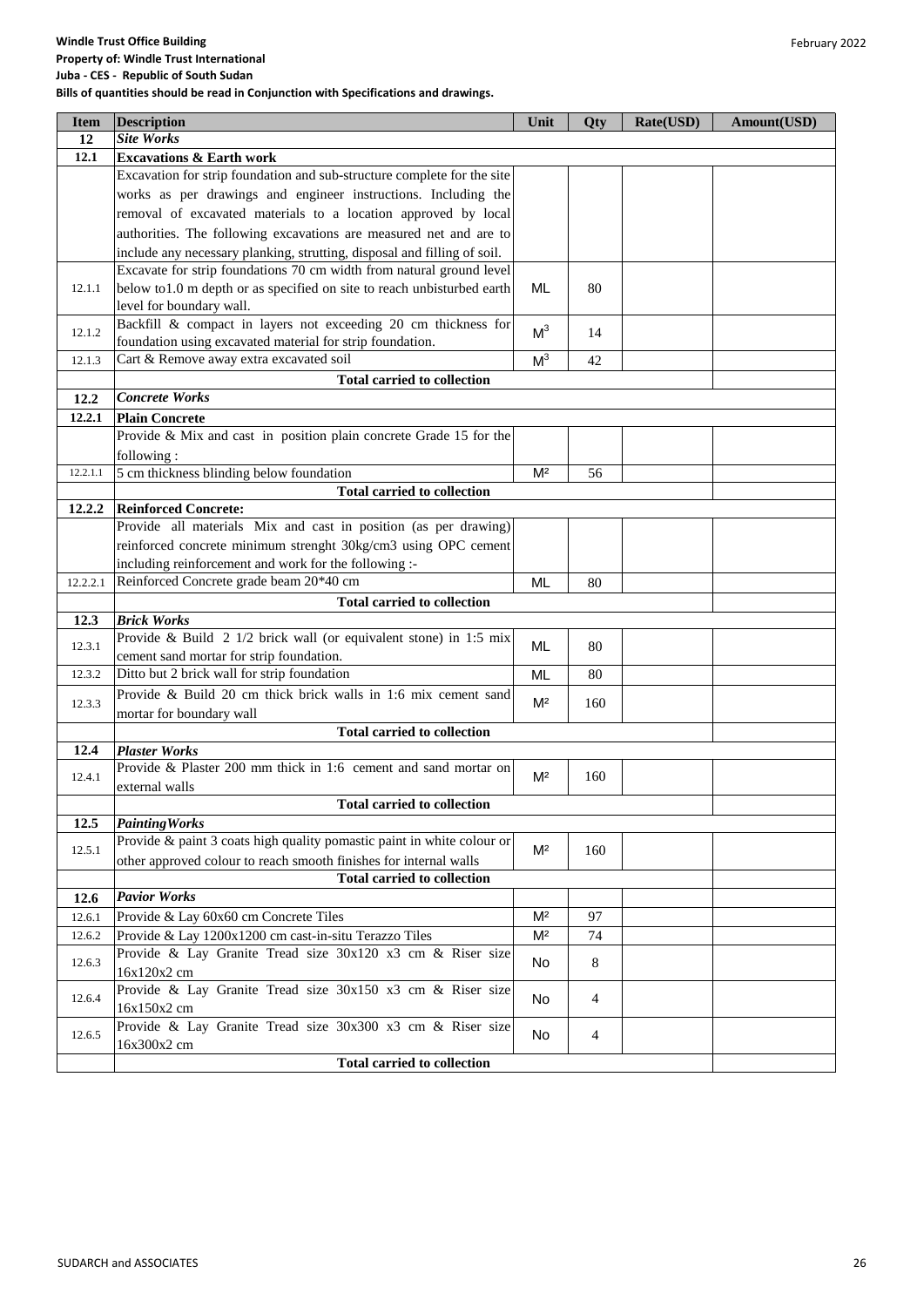#### **Property of: Windle Trust International Juba - CES - Republic of South Sudan**

| <b>Item</b> | <b>Description</b>                  | Amount(USD) |
|-------------|-------------------------------------|-------------|
|             | <i>Collection</i>                   |             |
| 12          | <b>Site Works</b>                   |             |
| 12.1        | <b>Excavation &amp; Earth Works</b> |             |
| 12.2        | Concrete Works                      |             |
| 12.3        | <b>Brick Works</b>                  |             |
| 12.4        | <b>Plaster Works</b>                |             |
| 12.5        | PaintingWorks                       |             |
| 12.6        | Pavior Works                        |             |
|             | <b>Total carried to Summary</b>     |             |